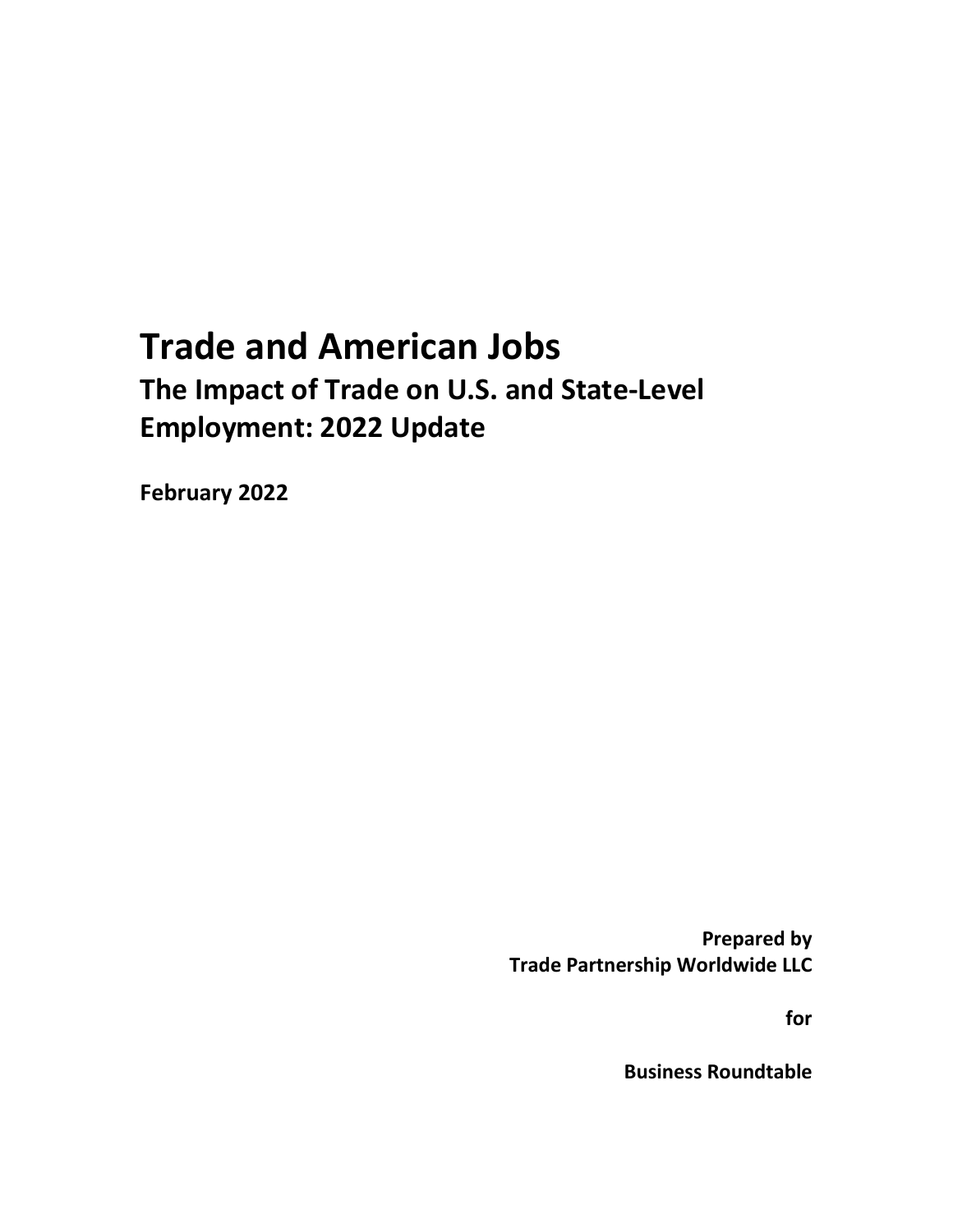## **About the Authors**

Laura M. Baughman is President of Trade Partnership Worldwide, LLC (TPW, [www.tradepartnership.com\)](http://www.tradepartnership.com/). She holds degrees in economics from Columbia and Georgetown Universities.

Dr. Joseph Francois is Managing Director of Trade Partnership Worldwide, LLC, and Professor of Economics, University of Bern, Department of Economics and Managing Director, World Trade Institute. He also holds numerous research fellowships and professorships at think tanks and universities around the world. Dr. Francois formerly was the head of the Office of Economics at the U.S. International Trade Commission, and a research economist at the World Trade Organization. Dr. Francois holds a PhD in economics from the University of Maryland, and economics degrees from the University of Virginia.

# **About Business Roundtable**

Business Roundtable CEOs lead America's largest companies, employing 20 million workers. Their companies' total value, over \$20 trillion, accounts for approximately half of the value of all publicly-traded companies in the United States. They spend and invest over \$7 trillion a year, helping sustain and grow tens of thousands of communities and millions of medium- and small-sized businesses.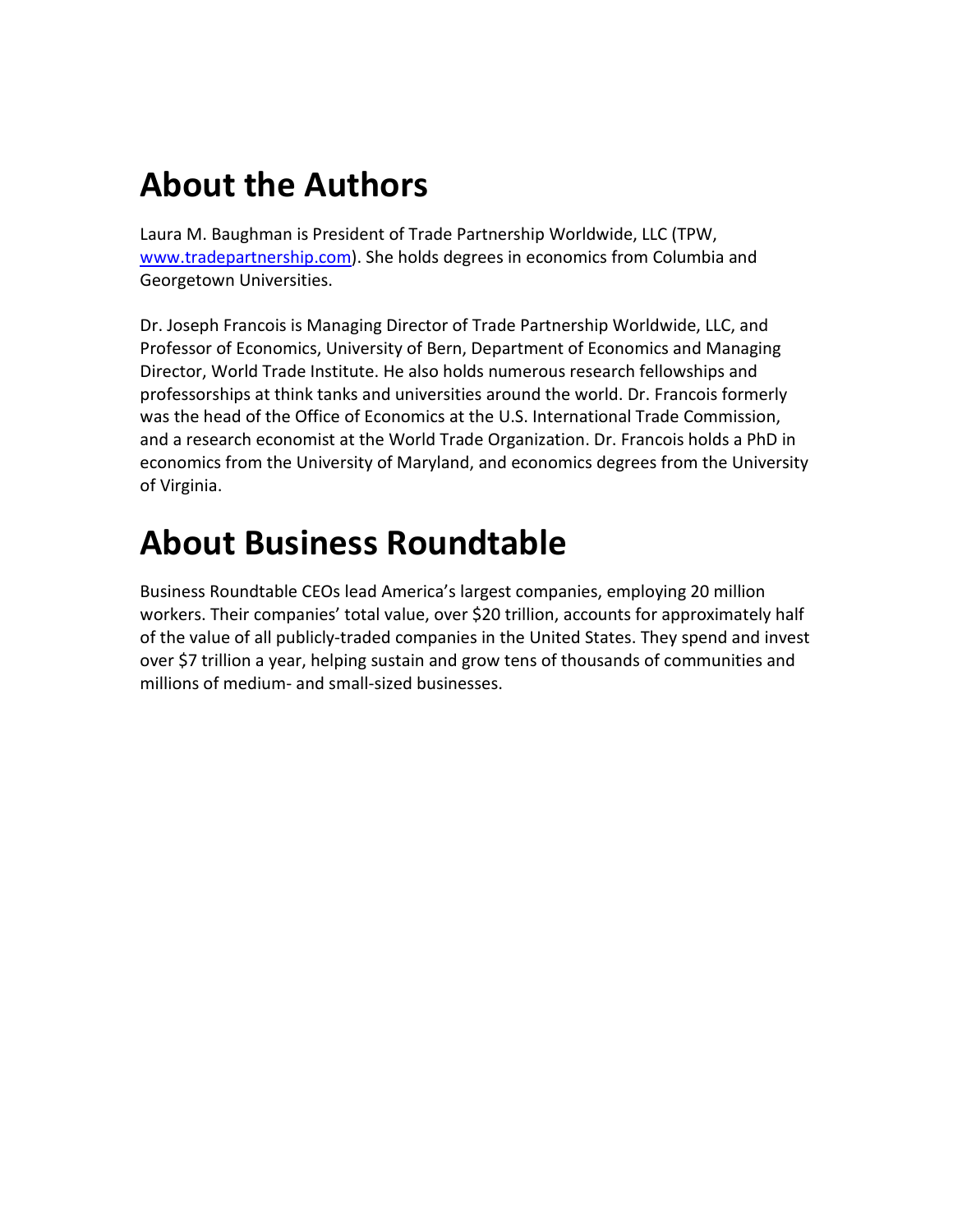## **Executive Summary**

Policymakers continue to face a host of challenges, including getting the economy through the pandemic, and creating and sustaining good jobs for millions of American workers. Trade policies and programs are tools in accomplishing this task.

To support hiring dependent on trade, it is important to understand first how important trade is to economies and jobs under "normal" circumstances. This report reviews the data of these benefits for U.S. workers *before* the global pandemic took hold. By looking at this relationship prior to the pandemic, one can better appreciate what was lost and see the importance of adopting trade-enhancing policies that will help American workers, small businesses, farmers, and families get back on their feet through the pandemic and beyond. But looking at 2019 also enables us to see how recent traderestrictive policies have changed the makeup of U.S. employment – sometimes for the better; sometimes, not.

Based on the latest available data for this assessment (2019) and taking into account both the gains and the losses (i.e., a net estimate), we find that trade supported over 41 million U.S. jobs in 2019. One in every five U.S. jobs was linked to exports and imports of goods and services. Two times as many jobs were supported by trade in 2019 as in 1992 – before the accelerated wave of trade liberalization that began with the implementation of the North American Free Trade Agreement (NAFTA) in 1994 – when our earlier research found that trade supported 14.5 million net jobs, or one in every ten U.S. jobs.

- U.S. trade both exports and imports has grown over the past two decades, caused in part by trade liberalizing international agreements as well as increasing demand, purchasing power, and growth outside the U.S. This led to the growth of the number of U.S. jobs tied to trade. Indeed, trade-dependent U.S. jobs grew four times as fast as U.S. jobs generally.
- Every U.S. state realized positive net employment directly attributable to trade in 2019.
- Trade had a positive net impact on U.S. jobs in both the services-providing and good-producing sectors.
- Trade enables millions of workers to earn middle class wages. It also supports employment of union workers and minorities.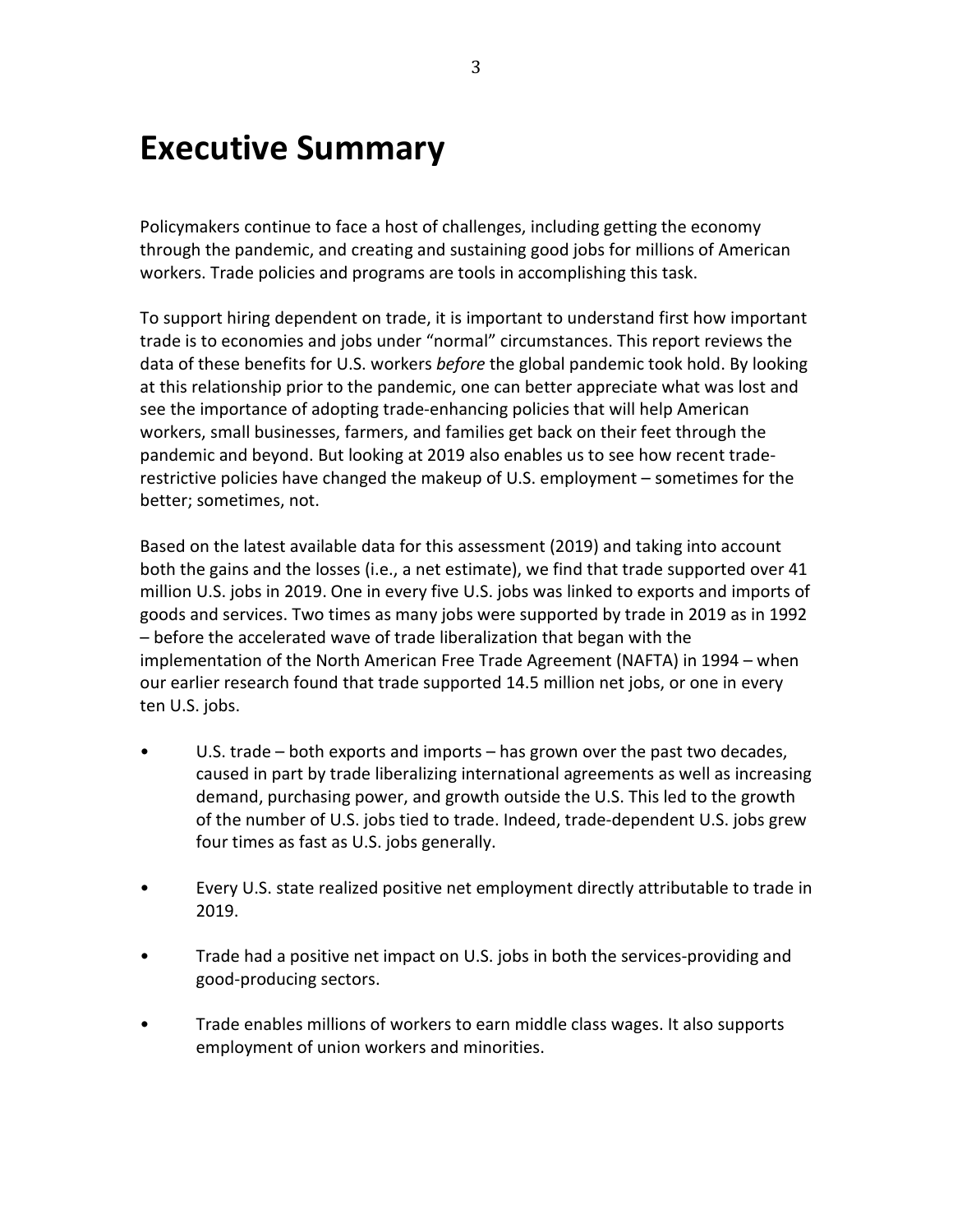## I. Introduction

Americans continue to face a host of challenges. Chief among them is finding a way past the coronavirus pandemic that has upended everyone's lives and inflicted so much damage on the U.S. and global economies. Hundreds of thousands have lost their lives; millions lost their jobs. Also important is getting the U.S. economy and labor market back on track. Putting people back to work – particularly those who are most vulnerable during extended periods of unemployment – is fundamental to moving forward.

As policymakers consider ways to accomplish this goal, it is useful to consider carefully the contribution international trade makes to U.S. employment. In addition, it is helpful to understand not only who benefits from trade but also who loses, and whether the net impact is positive or negative.

The 2022 Trade and American Jobs report updates a series of pathbreaking studies, first issued by Business Roundtable in 2007, that offer a thorough examination of the impacts of trade on U.S. jobs.<sup>[1](#page-3-0)</sup> As in prior studies, this updated report examines the impacts, positive and negative, of both exports *and* imports of goods and services on U.S. employment based on the latest available data (2019). It confirms that trade has a net positive impact on American jobs. In past years, we have looked closely at jobs tied to trade with key trading partners. In this updated, however, we take a closer look at the workers who hold those jobs tied to trade. We find that trade dependent jobs offer millions of workers middle class wages. Workers represented by unions depend on trade for their jobs. Finally, millions of minorities are employed in trade-dependent jobs.

<span id="page-3-0"></span><sup>1</sup> Laura M. Baughman and Joseph Francois, *Trade and American Jobs: The Impact of Trade on U.S. and State-Level Employment*, prepared for the Business Roundtable, February 2007; *Trade and American Jobs: The Impact of Trade on U.S. and State-Level Employment, An Update*, prepared for the Business Roundtable, July, 2010; *How the U.S. Economy Benefits from International Trade and Investment* (2013), prepared for the Business Roundtable; *Trade and American Jobs: The Impact of Trade on U.S. and State-Level Employment, 2014 Update*, prepared for the Business Roundtable, October 2014, *Trade and American Jobs: The Impact of Trade on U.S. and State-Level Employment, 2016 Update*, prepared for the Business Roundtable, January 2016; *Trade and American Jobs: The Impact of Trade on U.S. and State-Level Employment, 2018 Update*, prepared for the Business Roundtable, March 2018; *Trade and American Jobs: The Impact of Trade on U.S. and State-Level Employment, 2019 Update*, prepared for the Business Roundtable, February 2019, and *Trade and American Jobs: The Impact of Trade on U.S. and State-Level Employment, 2020 Update*, prepared for the Business Roundtable, October 2020.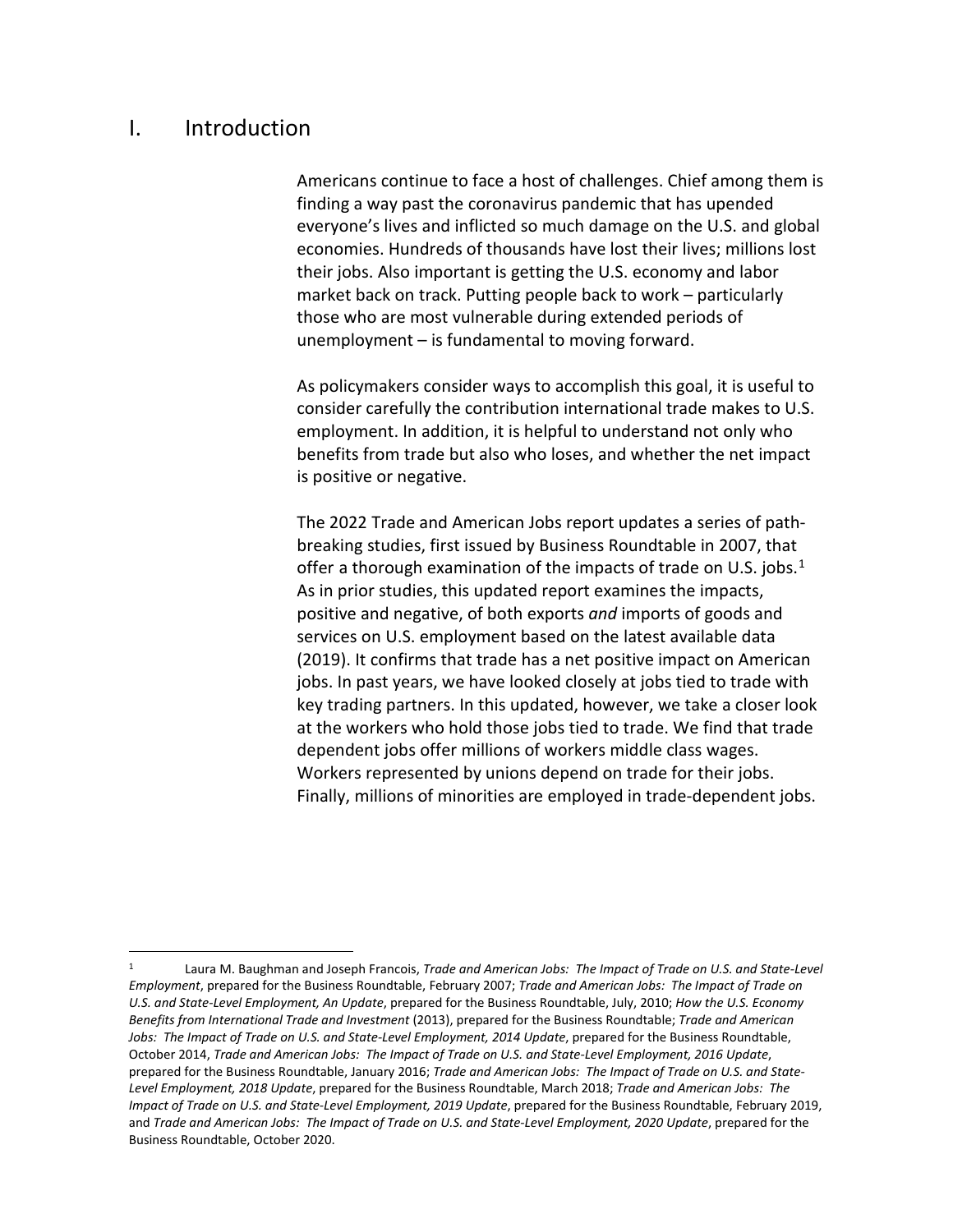## II. The Importance of Trade to the United States

The pandemic has demonstrated the importance of trade to the global economy, from enabling the manufacturing and distribution of medical supplies and vaccines, to ensuring consumers have access to products as consumption patterns shift significantly between services and goods.

Prior to the pandemic, in 2019, trade was also a vital part of the U.S. economy, [2](#page-4-0) even though trends in exports and imports show the negative impacts of a series of "trade wars" that accelerated during the year.<sup>[3](#page-4-1)</sup> U.S. exports of goods and services declined by \$9.1 billion (-0.4 percent) from 2018-2019, reflecting a \$22.5 billion drop in goods exports (-1.4 percent). Chief among the goods exports experiencing the largest declines by total value were petroleum and coal products and gasses, aerospace products and parts; ferrous (steel) and nonferrous (excluding aluminum) products; industrial machinery, basic chemicals, oilseeds and grains and motor vehicle parts.



Notably U.S. services exports, unaffected by the trade disputes, increased by \$13 billion. Large increases were experienced by computer services (software, cloud computing and data storage, e.g.), and professional and management consulting services (e.g., legal, accounting and management consulting).

<span id="page-4-0"></span>Source: Bureau of Economic Analysis, U.S. Department of Commerce, as detailed in Appendix Table A1.

<sup>2</sup> We focus in this update on 2019, even though trade data for 2020 are available, because the data we need for the employment analysis that follows was only available at the time of this writing for 2019.<br><sup>3</sup> President Trump imposed tariffs on imports of solar cells/modules, large residential washers and steel and

<span id="page-4-1"></span>aluminum in early 2018; Lists 1 and 2 of goods imported from China in the summer of 2018, List 3 products from China in the spring of 2019 and List 4A products from China and selected products from the European Union in the fall 2019. Trading partners affected by the steel/aluminum tariffs and China retaliated against U.S. exports. See Congressional Research Service, "Trump Administration Tariff Actions: Frequently Asked Questions," R45529, Updated December 15, 2020[, https://fas.org/sgp/crs/row/R45529.pdf.](https://fas.org/sgp/crs/row/R45529.pdf)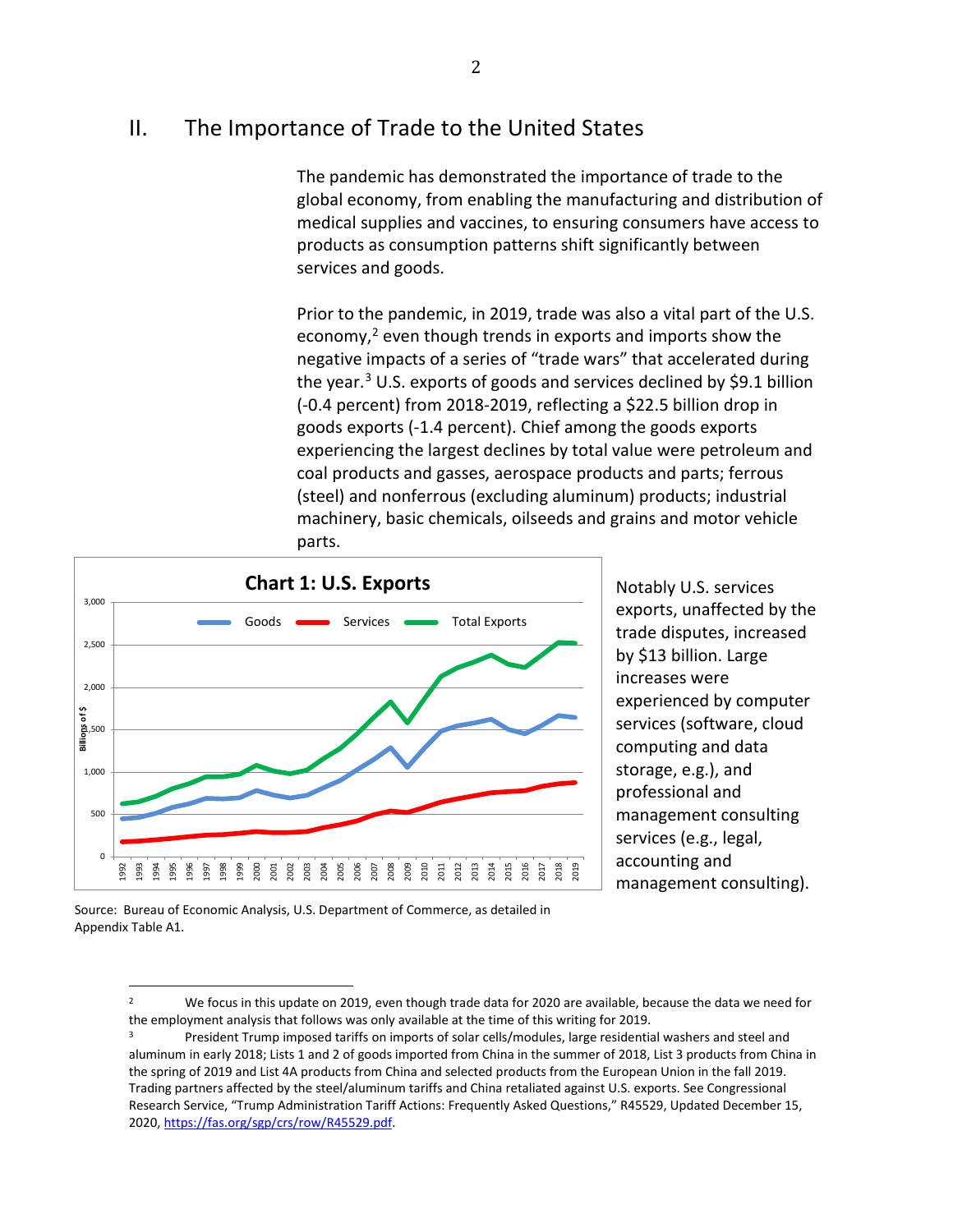Trade-war induced declines in goods imports also drove a decline in imports in 2019. Overall, goods and services imports declined nearly \$14 billion (-0.4 percent). U.S. imports of goods dropped by \$40 billion from 2018-2019 (-1.6%). Categories of imports hardest hit (by total value) included oil and gas, communications equipment, semiconductors and other electronic components, petroleum and coal products, iron and steel, basic chemicals, motor vehicle parts, and computer equipment.



Source: Bureau of Economic Analysis, U.S. Department of Commerce, as detailed in Appendix A, Table A2.

Services imports, also unaffected by the trade wars, increased by \$2.6 billion. Large gains were recorded for imports of travel services (U.S. travelers going abroad) and certain R&D services.

Trade has always been an important part of the U.S. economy, as our past reports have demonstrated. However, that importance declined measurably in 2019, again likely to the

disruption caused by the various tariffs imposed by the United States and many of its trading partners. Trade (exports plus imports) as a share of GDP dropped from 27.6% in 2018 (and an average of about 27% from 2015-2018) to 26.4% in 2019.



Source: Derived from Bureau of Economic Analysis, U.S. Department of Commerce, as detailed in Appendix A, Table A3.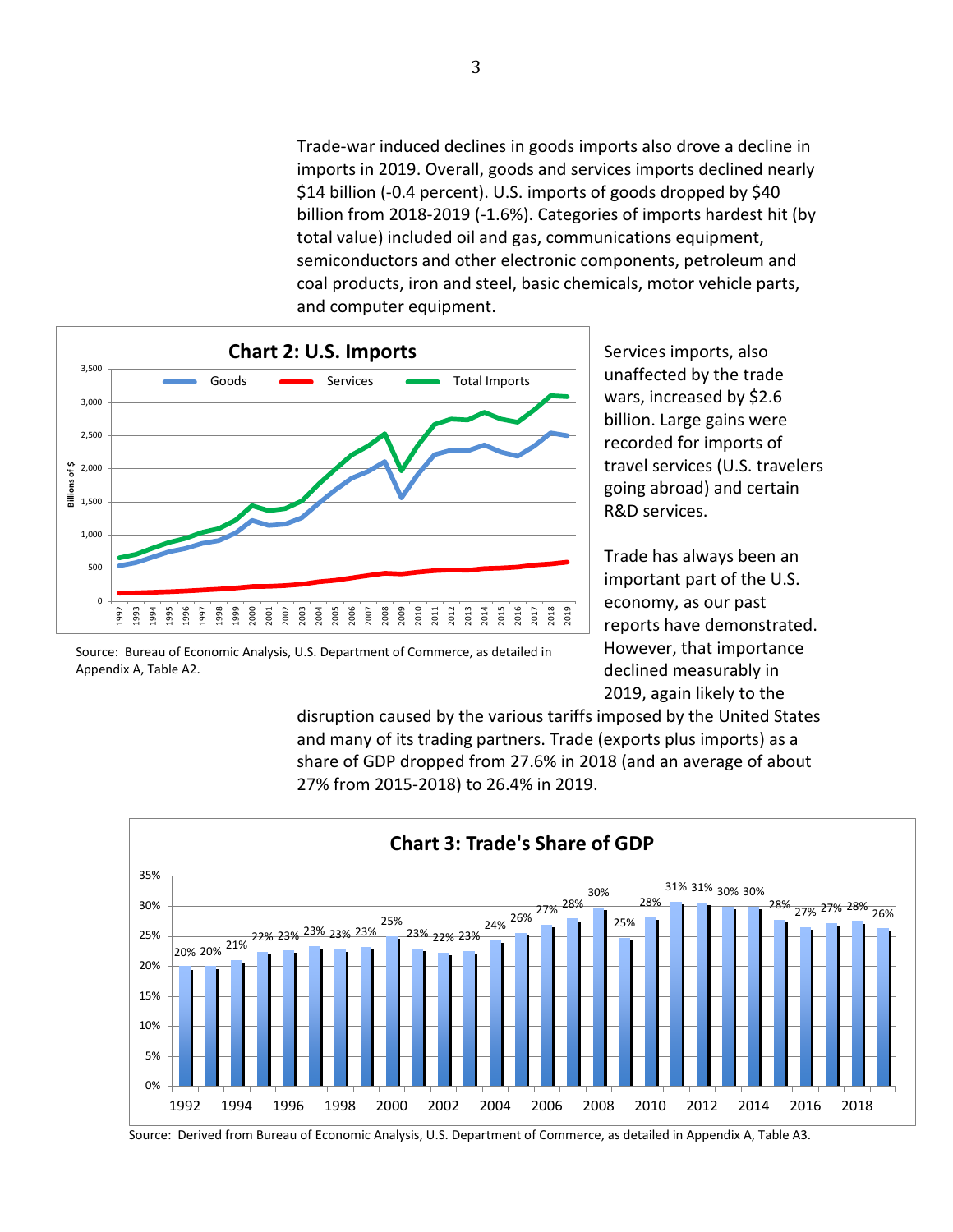Studies have also demonstrated the correlation between growth in trade and growth of economies. They find that trade is a factor in driving economic growth.[4](#page-6-0) Countries with higher rates of GDP growth also have higher rates of growth in trade as a share of output. Economic growth is supported by trade when competition with foreign firms spurs domestic firms to innovate and become more productive. It is supported when firms seek to operate on a large scale (to supply not only domestic customers but foreign as well) so they are able to lower their costs per unit produced, for example. This latter point is particularly true of small businesses, who can significantly grow sales by reaching customers globally. So, a resumption of growth in U.S. trade should have a positive impact on growth of the U.S. economy generally.

<span id="page-6-0"></span><sup>4</sup> For a summary see Esteban Ortiz-Ospina, "Does Trade Cause Growth?," October 22, 2018, [https://ourworldindata.org/trade-and-econ-growth.](https://ourworldindata.org/trade-and-econ-growth)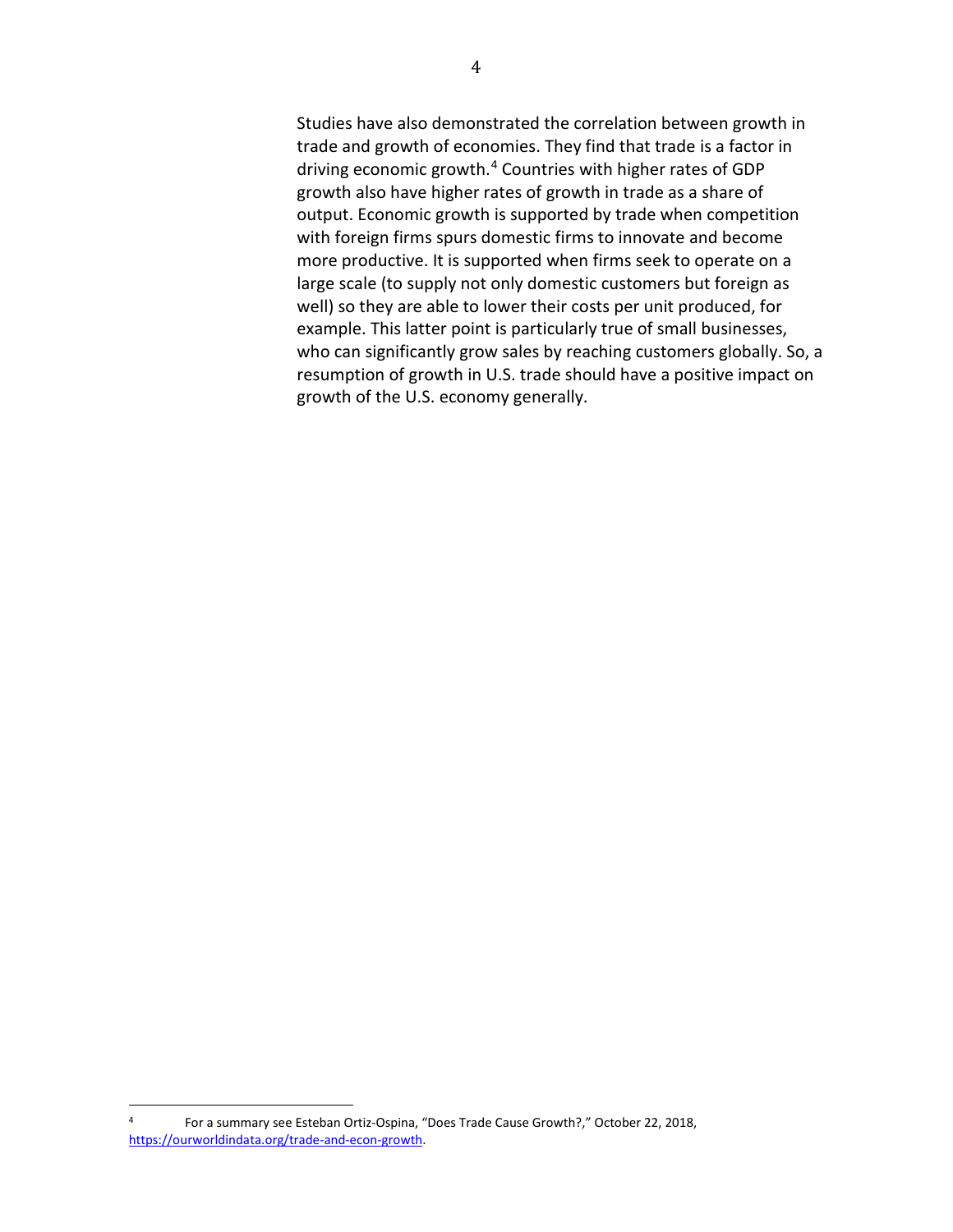## III. Trade and American Jobs

Concerns about the impact of trade on U.S. jobs remain widespread in America. It is generally accepted that exports have a positive impact on U.S. jobs. However, many worry that imports have a negative impact on U.S. jobs. A large number believe that trade has caused significant disruption in concentrated segments of the U.S. workforce – that, for example, the beneficiaries of trade are generally college-educated workers in so-called "white collar" jobs, but that workers without a college degree or holding "blue collar" jobs have been left behind by trade growth. If trade is to contribute to job growth for all segments of the U.S. working population, it is useful to understand how trade impacts each.

A proper assessment of the impacts of trade on U.S. jobs should use an approach that captures the full range of the many ways in which those impacts are experienced by farmers, manufacturers, services providers, workers and consumers. This study uses such an approach, which is detailed in Appendix B. Briefly stated, it explores the direct and indirect effects of exports, the direct and indirect

*More than 41 million net jobs depend on trade.*

*\_\_\_\_\_\_\_\_\_\_\_\_\_\_\_\_\_\_\_\_\_\_\_\_\_\_*

effects of imports, and the effects of additional trade-induced spending on U.S. output and consumption and, consequently, jobs. It reflects the differences in price, quantity and quality between imported goods and U.S.-produced goods. It also captures the jobs directly and

indirectly related to the process of importing goods and services into the United States (e.g., jobs associated with transporting imports from the ports to warehouses, jobs at the warehouses, or retail jobs that sell the imported goods if they are finished consumer products). Finally, our methodology also considers the positive and negative effects of trade on jobs, and results reported are therefore "net" job impacts.

This study first estimates the net impacts of trade (exports and imports of goods and services) on jobs by sector. We then drill down on those jobs to explore the characteristics of each. We look at such measures as education, wages, unionization, and race.

Briefly, the findings of this analysis are as follows:

- In 2019, an estimated 41.5 million net jobs were tied to trade.
- These jobs represented 20.3% of total employment, or one in five jobs.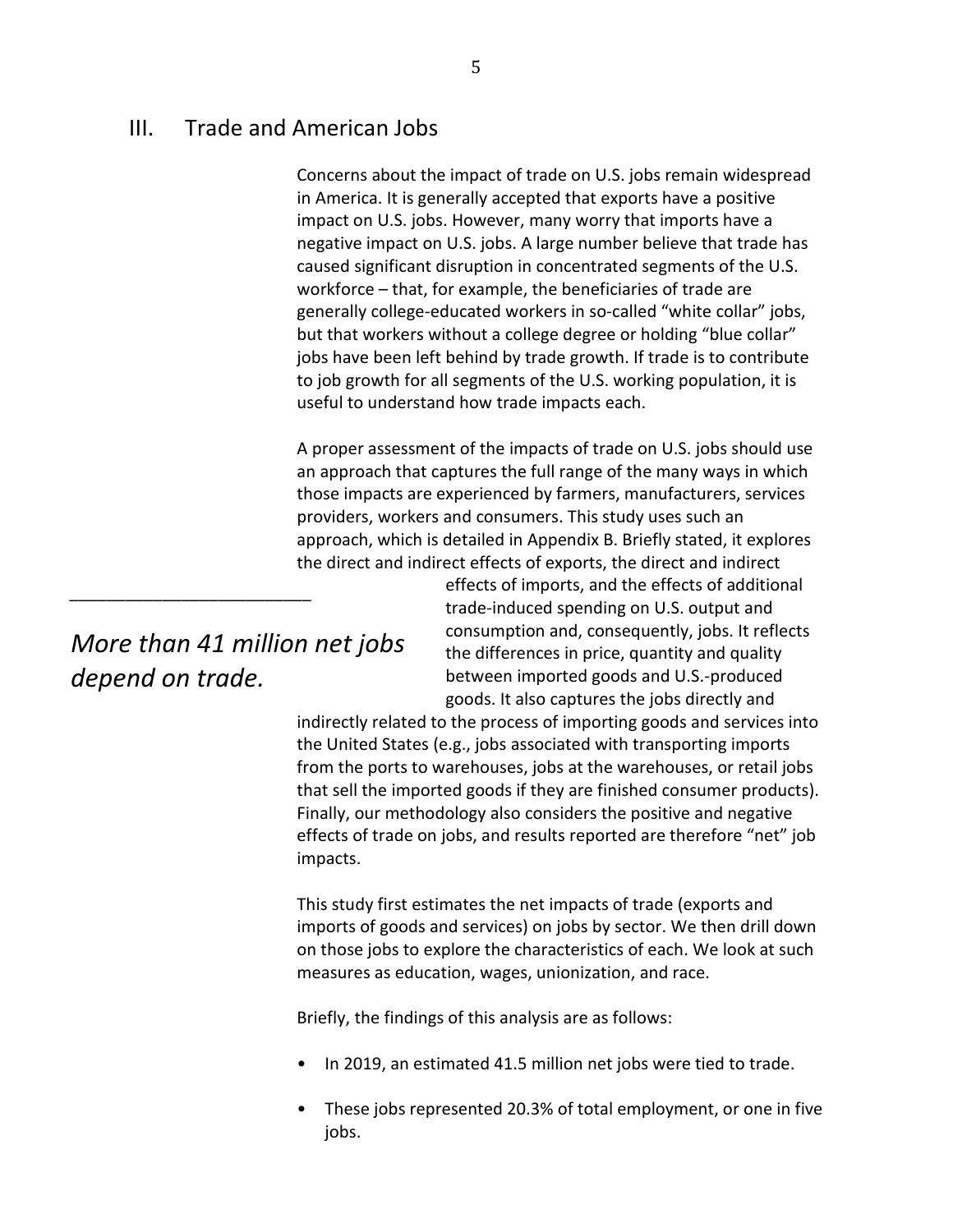• Nearly two times as many jobs were supported by trade in 2019 (20.3 percent) as in 1992 (10.4 percent) – before the accelerated wave of trade liberalization that began with the implementation of NAFTA in  $1994.<sup>7</sup>$  $1994.<sup>7</sup>$  $1994.<sup>7</sup>$ 

| Table 1                                                 |             |  |
|---------------------------------------------------------|-------------|--|
| Net Number of U.S. Jobs Related to Trade,* 2019         |             |  |
| (Thousands)                                             |             |  |
| Total                                                   | $+41,456.7$ |  |
|                                                         |             |  |
| <b>Good-producing sectors</b>                           | $+1,628.2$  |  |
| Agriculture, forestry, fishing                          | $-405.5$    |  |
| Mining and energy                                       | $-66.36$    |  |
| Construction                                            | $+2,347.0$  |  |
| Manufacturing                                           | $-247.0$    |  |
|                                                         |             |  |
| <b>Services-producing sectors</b>                       | +39,828.5   |  |
| Wholesale and retail trade                              | $+5,247.7$  |  |
| Financial activities (including insurance)              | $+2,351.5$  |  |
| Transportation and utilities                            | $+1,121.5$  |  |
| Communications and information                          | $+2,317.8$  |  |
| Business and professional services                      | $+8,785.7$  |  |
| <b>Education and health services</b>                    | $+6,069.1$  |  |
| Leisure and hospitality; other personal services        | $+8,260.5$  |  |
| Public administration (government)                      | $+5,674.7$  |  |
|                                                         |             |  |
| <b>Share of Total U.S. Employment</b>                   | 20.3%       |  |
| * "Trade" = exports plus imports of goods and services. |             |  |
| Source: Authors' estimates.                             |             |  |

• Trade has a net positive impact on U.S. jobs in both the services-providing and good-producing sectors.

• Overall it also has a net positive impact on workers with at best a high school education, those earning middle class wages, unionized workers and minority job holders.

Table 1 reports the net number of U.S. jobs, by major sector, that exist because of U.S. 2019 exports and imports of goods and services. In 2019, over 41 million U.S. workers owed their jobs to trade. These jobs represent one in every five jobs in the United States in 2019.

The negative estimated job effects for agriculture, forestry and fishing and for manufacturing reflect two dynamics, one unique to 2019. First, our modeling

scenario (described in detail in Appendix B) seeks to quantify the impacts of 2019 trade on U.S. output and employment taking into account the ways in which sectors interact with each other and with the global economy. Directly, exports support U.S. jobs; imports both support and cost U.S.jobs. Indirectly, trade both supports and costs

<span id="page-8-0"></span><sup>5</sup> Baughman and Francois (2007), *op cit*.

<span id="page-8-2"></span><span id="page-8-1"></span><sup>&</sup>lt;sup>6</sup> The U.S. energy sector presents a special case with respect to the impacts of trade on jobs. Despite significant increases in domestic crude oil production, the United States still imports 3.3% of its daily consumption of petroleum (see https://www.eia.gov/tools/faqs/faq.php?id=32&t=6). Therefore, our modeling scenario (the impact of the absence of trade – exports and imports of petroleum, as described in Appendix A) means that the United States would need to produce *all* of its petroleum, including crude oil, requirements domestically. This would require U.S. petroleum producers to draw resources (including labor) from other sectors of the economy (an additional 437,000 workers).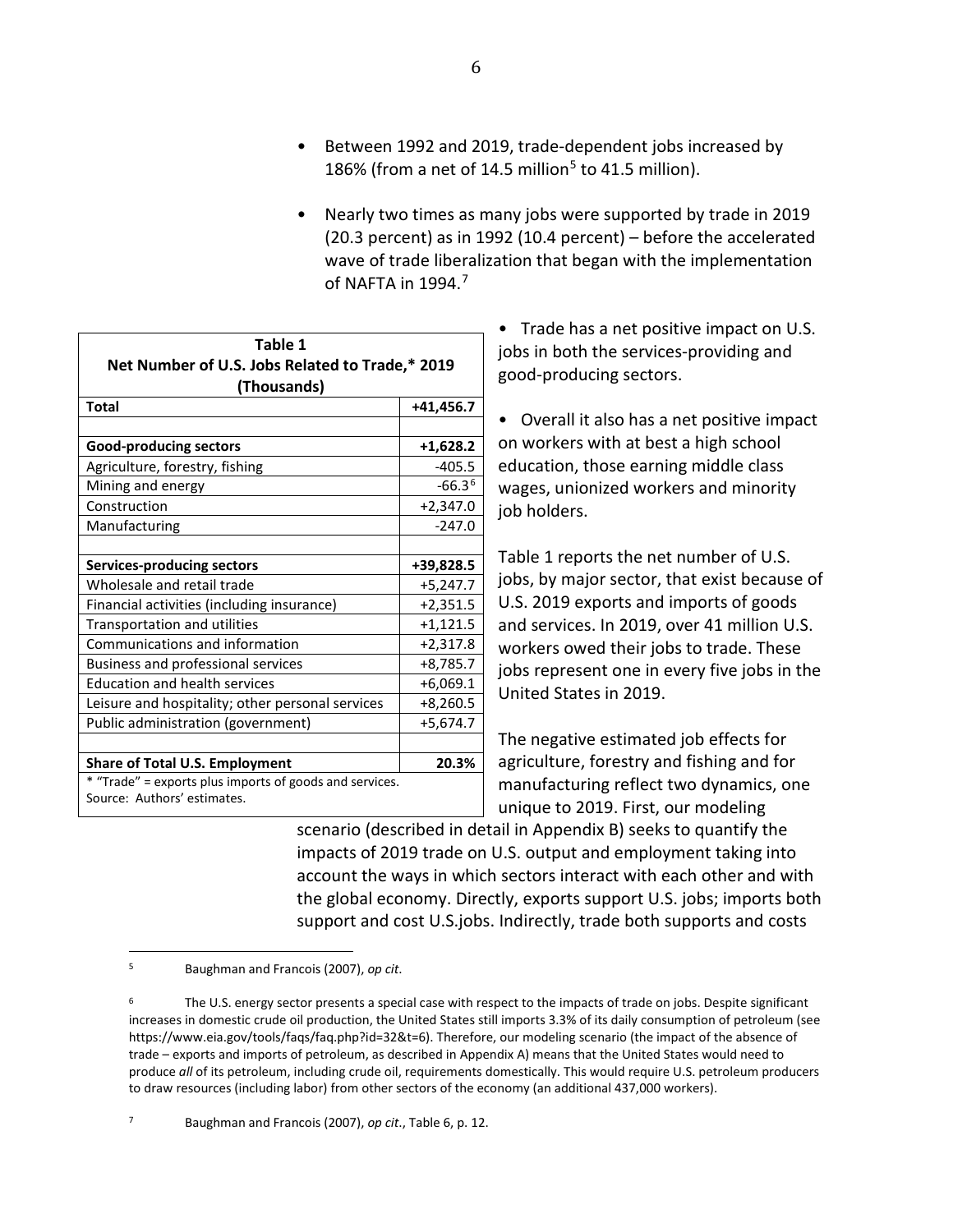still other jobs in other sectors. Thus, net negative estimate for the trade-related in manufacturing reflects (in part) the impacts of imports on U.S. output and employment. But the job effects of 2019 trade also reflect a new development in that year: the impacts of the various "trade wars" that escalated in 2019 and reduced not only U.S. imports (which would benefit some U.S. manufacturing jobs and hurt others) but also retaliation by U.S. trading partners that impacted U.S. exporters, particularly of agricultural goods and also of manufactured goods. The negative jobs impacts reported in Table 1

for agriculture are largely (but not completely) driven by this second feature of 2019.

As noted above, the biggest impacts of trade are the ways in which it increases spending across the U.S. economy. But most analysts seeking to assess the impacts of trade on U.S. jobs stop with the direct and indirect impacts of exports and imports. In doing so, they miss the largest source of job-

creating activity that comes from trade: the extra spending power companies, workers and consumers have in their bank accounts, spending power that generates still more job-supporting economic activity. Additional spending power comes from, for example, wages of direct and indirect workers in export-related jobs, from wages of direct and indirect workers in import-related jobs, and from consumers who take advantage of lower prices for goods and services resulting from imports, which in turn supports still more economic activity that supports even more jobs. The extra income is spent on other goods and services that are not traded internationally – like dinners out, pre-school or day care for one's child, or a home renovation project. Thus, Table 1 reports large trade-related jobs in sectors like "Construction" and "Leisure and hospitality services." The estimates in Table 1 reflect the increased spending that goes on throughout the economy as a result of higher incomes and lower costs due to trade. The methodology in the report captures all these effects.[8](#page-9-0)

It is worth noting that the bulk of the jobs associated with U.S. trade are in these other sectors not commonly thought to benefit from trade. And it is these sectors that have been hardest hit from the pandemic-triggered shut down in the U.S. economy that began in

*Most trade-related jobs are in sectors also hard-hit by the pandemic.*

*\_\_\_\_\_\_\_\_\_\_\_\_\_\_\_\_\_\_\_\_\_\_\_\_\_\_*

<span id="page-9-0"></span>Our methodology does not capture the number of jobs supported by foreign investments in the United States, and therefore our results *likely understate* the number of U.S. jobs tied to the international economy. We do capture the jobs at U.S. subsidiaries of foreign firms that are linked to trade (exports and/or imports). We do not capture jobs at foreign companies not engaged directly or indirectly in foreign trade.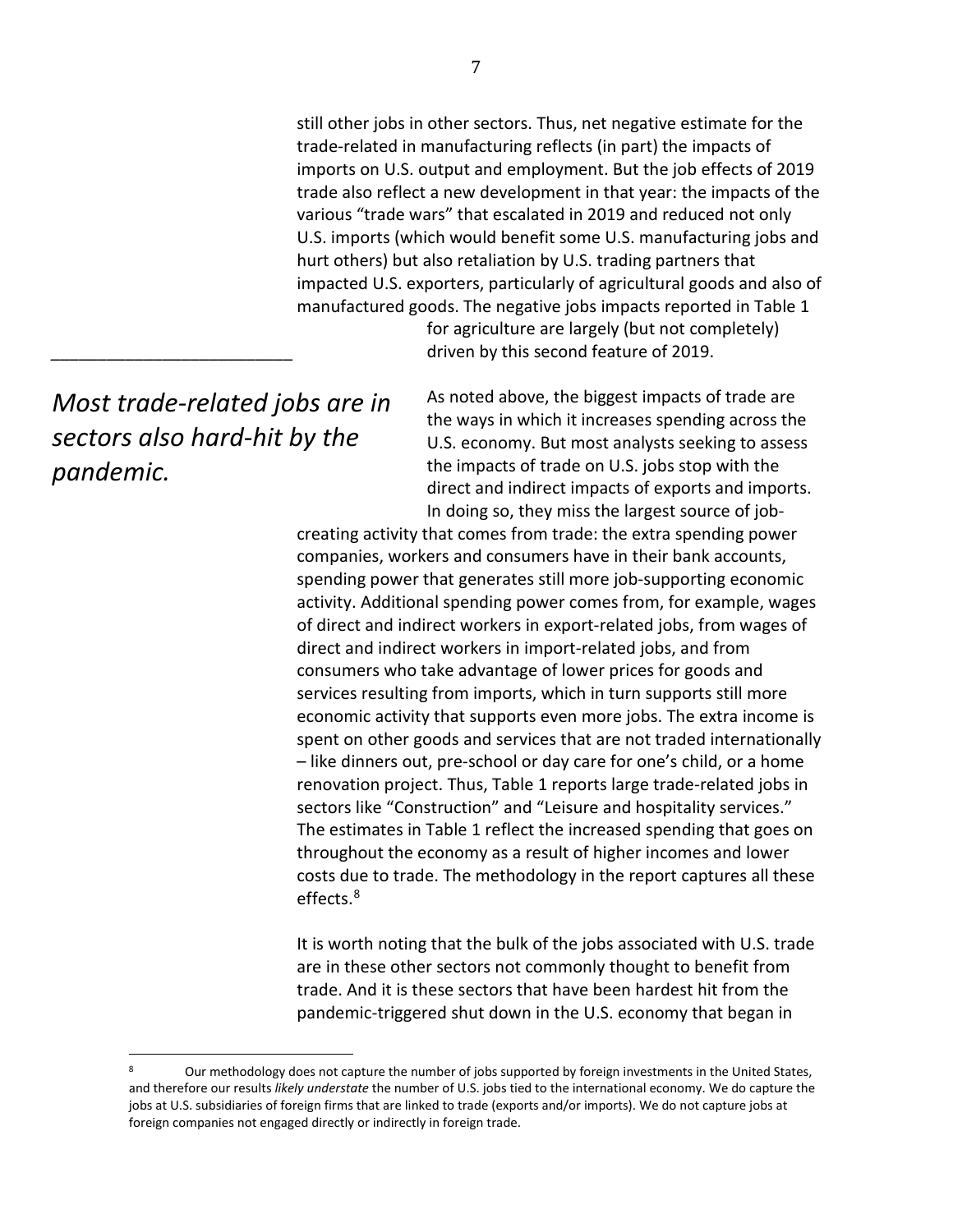earnest in March 2020. Thus, as the economy normalizes, trade rebounds, and these sectors return to pre-pandemic levels of activity, trade-induced consumer spending will be more important than ever to supporting those operations and the ability to keep workers employed.

## *Characteristics of Trade-Related Employment*

In this study of the job impacts of trade on net U.S. jobs, we used the modeling to disaggregate the number of trade-related jobs by educational attainment. Assessments of additional characteristics of trade-related jobs were made by examining the characteristics of jobs generally in each sector for 2019 and drawing conclusions about trade-related employment from the national data assuming that the makeup of trade-related employment mirrors the national picture.

| Table 2                                        |                    |                    |              |
|------------------------------------------------|--------------------|--------------------|--------------|
| Net Number of U.S. Jobs Related to Trade, 2019 |                    |                    |              |
|                                                | (Thousands)        |                    |              |
|                                                | <b>High School</b> | More than          | <b>Total</b> |
|                                                | or Less            | <b>High School</b> |              |
| <b>Total</b>                                   | $+3,525.6$         | +37,931.1          | $+41,456.7$  |
|                                                |                    |                    |              |
| Good-producing sectors                         | $+52.5$            | $+1,575.6$         | $+1,628.28$  |
| Agriculture, forestry, fishing                 | $-30.1$            | $-375.4$           | $-405.5$     |
| Mining and energy                              | $-4.6$             | $-61.7$            | $-66.39$     |
| Construction                                   | $+102.4$           | $+2,244.6$         | $+2,347.0$   |
| Manufacturing                                  | $-15.1$            | $-231.9$           | $-247.0$     |
|                                                |                    |                    |              |
| <b>Services-producing sectors</b>              | $+3,473.1$         | +36,355.5          | +39,828.5    |
| Wholesale and retail trade                     | $+245.5$           | $+5,002.2$         | $+5,247.7$   |
| Financial activities (including insurance)     | $+139.4$           | $+2,212.1$         | $+2,351.5$   |
| <b>Transportation and utilities</b>            | $+122.4$           | $+999.1$           | $+1,121.5$   |
| Communications and information                 | $+264.6$           | $+2,053.1$         | $+2,317.8$   |
| Business and professional services             | $+967.7$           | $+7,817.9$         | $+8,785.7$   |
| <b>Education and health services</b>           | $+649.1$           | $+5,420.0$         | $+6,069.1$   |
| Leisure and hospitality; other personal        |                    |                    |              |
| services                                       | $+365.1$           | $+7,895.2$         | $+8,260.5$   |
| Public administration (government)             | $+719.0$           | 4,955.7            | $+5,674.7$   |
|                                                |                    |                    |              |
| <b>Share of Total U.S. Employment</b>          | 7.1%               | 24.6%              | 20.3%        |
| Source: Authors' estimates.                    |                    |                    |              |

#### *Education*

We estimate that trade has a net positive impact not only on workers with a college degree (or some college), but also those with at best a high school diploma. Table 2 shows that, taking into account job gains as well as losses, 3.5 million workers with at best a high school degree have jobs thanks to trade – 7.1% of all workers with at best a high school degree. Most of these workers are in services sectors, including business and professional services firms and education and health services providers.

As noted above, these are jobs that benefit from trade indirectly, and

<span id="page-10-0"></span>The U.S. energy sector presents a special case with respect to the impacts of trade on jobs. Despite significant increases in domestic crude oil production, the United States still imports 3.3% of its daily consumption of petroleum (see https://www.eia.gov/tools/faqs/faq.php?id=32&t=6). Therefore, our modeling scenario (the impact of the absence of trade – exports and imports of petroleum, as described in Appendix A) means that the United States would need to produce *all* of its petroleum, including crude oil, requirements domestically. This would require U.S. petroleum producers to draw resources (including labor) from other sectors of the economy (an additional 437,000 workers).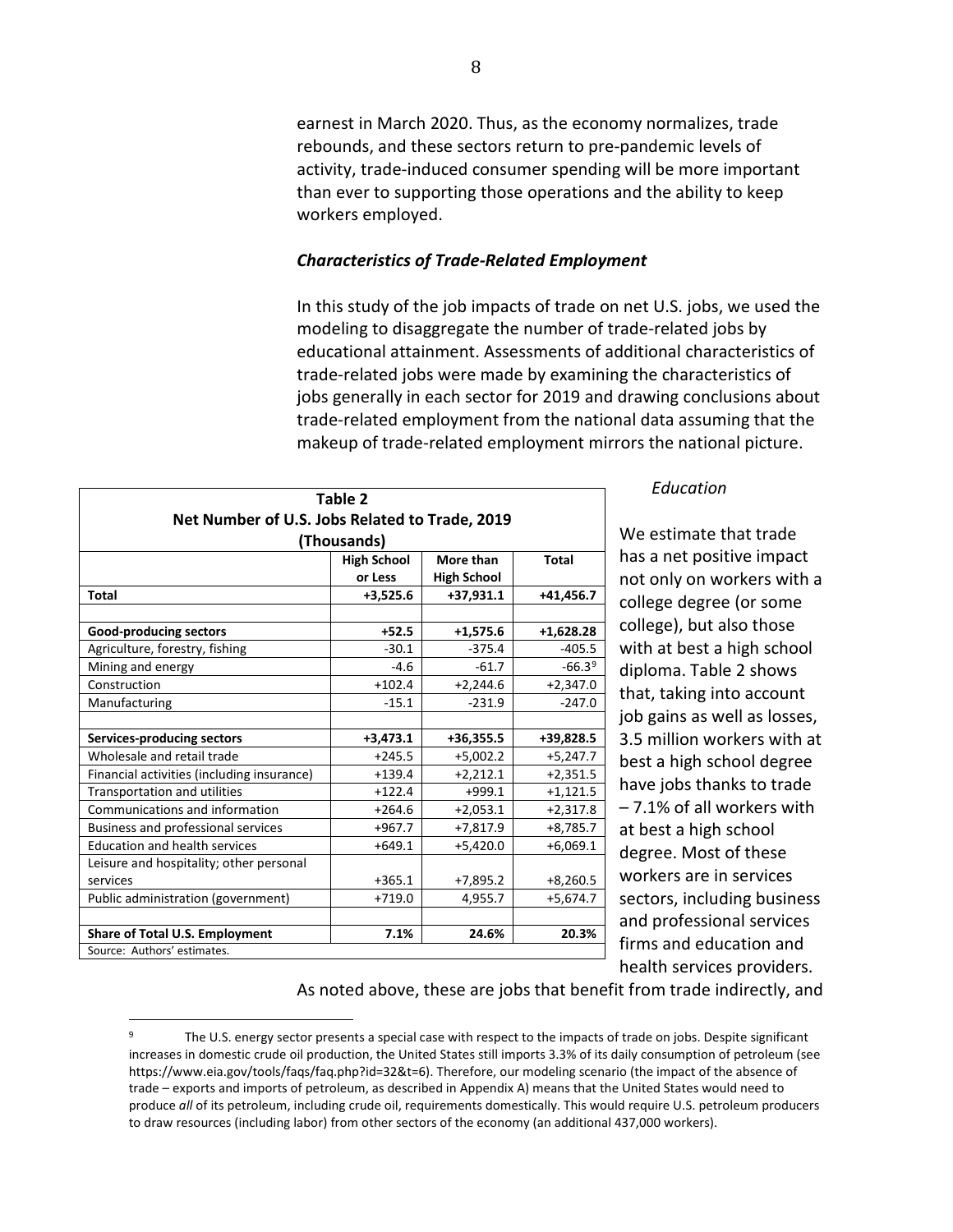they account for most of the trade-related jobs we found. While policymakers focus heavily on those who lose jobs to trade – and

*More than 28 million traderelated jobs provide middle class incomes.*

*\_\_\_\_\_\_\_\_\_\_\_\_\_\_\_\_\_\_\_\_\_\_\_\_\_\_*

they should focus on them – our research suggests that the picture is much larger. Policies that would expand trade (exports and imports of goods and services) would have overall a net positive impact on workers with at best a high school education because it would support jobs in sectors that indirectly are tied to that trade.

#### *Income*

While there is no official definition of what constitutes a "middle class" income level, Pew Research Center suggests that a range for 2018 is about \$48,500 to \$145,500 (two-thirds to double the median U.S. household income).<sup>[10](#page-11-0)</sup> By this measure, we estimate that more than 28 million trade-related jobs provide Americans with middle class incomes.[11](#page-11-1)

#### *Union Membership*

Trade provides employment to workers who are members of, or are represented by, unions. According to the Bureau of Labor Statistics, union representation – and trade-related employment – can be found in every sector of the U.S. economy.<sup>[12](#page-11-2)</sup> If the representation and membership rates of trade-related jobs mirror the national averages for comparable sectors, then 3.6 million workers represented by unions (and nearly 4.3 million who are members of unions) have jobs that exist because of trade.

For some sectors that gain the most from trade, rates of unionization that are several times larger than that for manufacturing sector workers. In 2019, 13.6% of construction workers were represented by unions; utilities, 24.0%; transportation and warehousing, 17.6%,

<span id="page-11-0"></span><sup>10</sup> Jesse Bennett, Richard Fry and Rakesh Kochhar, , "Are you in the American middle class? Find out with our income calculator," Pew Research Center, July 23, 2020[, https://www.pewresearch.org/fact-tank/2020/07/23/are-you-in](https://www.pewresearch.org/fact-tank/2020/07/23/are-you-in-the-american-middle-class/)[the-american-middle-class/.](https://www.pewresearch.org/fact-tank/2020/07/23/are-you-in-the-american-middle-class/)

<span id="page-11-1"></span><sup>11</sup> The Bureau of Labor Statistics reports mean annual wages by sector in 2019 for all workers, trade related and non-trade related. See Bureau of Labor Statistics, Occupational Employment Statistics, National Industry-Specific and by Ownership data series, May 2019 survey[, https://www.bls.gov/oes/current/oessrci.htm#11.](https://www.bls.gov/oes/current/oessrci.htm#11) . Totaling the trade-related jobs (both positive and negative) in Table 1 that are provided in sectors that meet the Pew definition of "middle class," as shown in Appendix Table A4, yields this total.

<span id="page-11-2"></span><sup>12</sup> Bureau of Labor Statistics, [https://www.bls.gov/webapps/legacy/cpslutab3.htm,](https://www.bls.gov/webapps/legacy/cpslutab3.htm) data extracted on: February 10, 2021 (12:13:27 PM).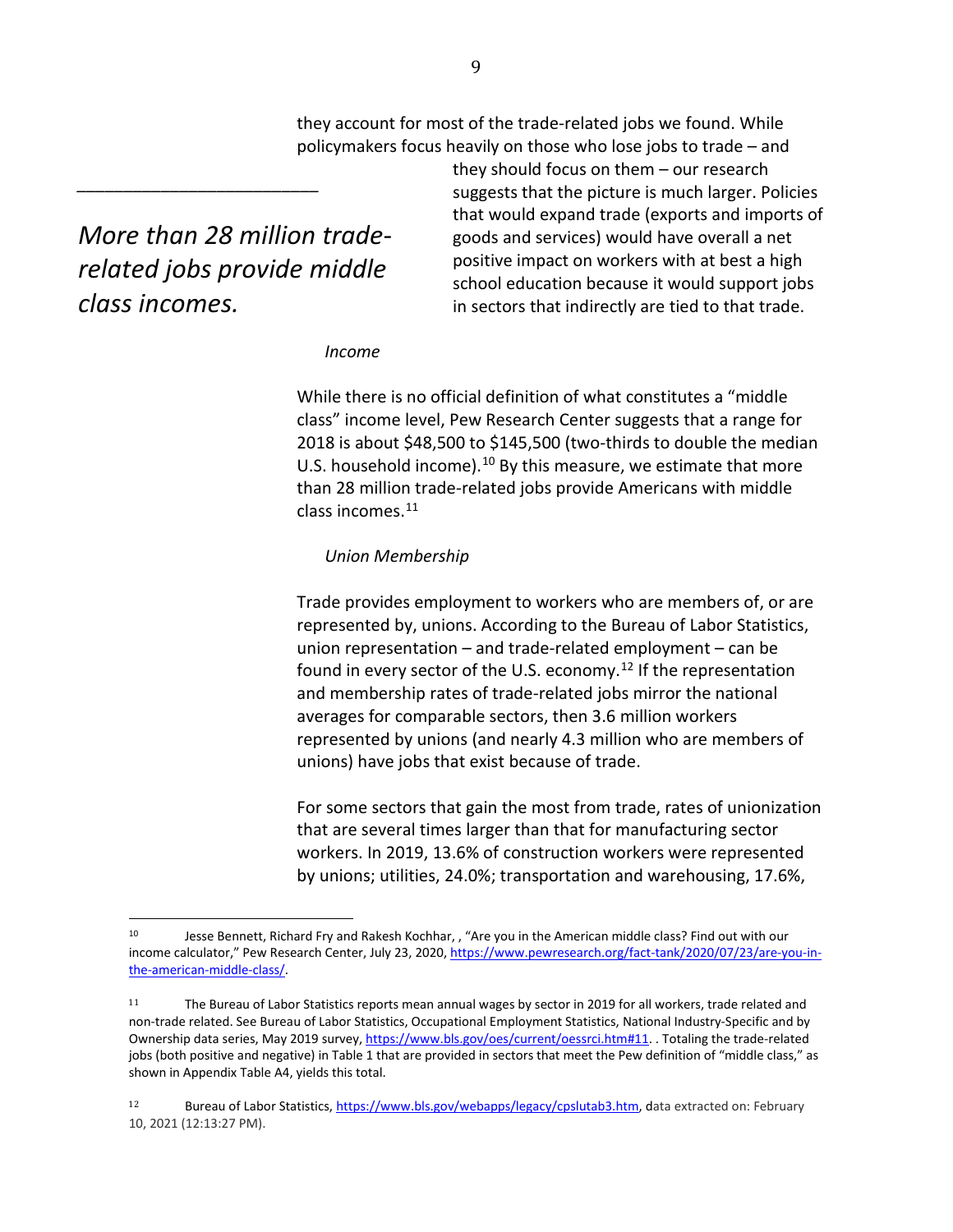and public administration, 37.2%, compared to 9.4% in manufacturing.

*Race*

*More than 15 million traderelated jobs are held by minorities.*

*\_\_\_\_\_\_\_\_\_\_\_\_\_\_\_\_\_\_\_\_\_\_\_\_\_\_*

Trade-related jobs are also important sources of employment for minorities. Based on data on the shares of U.S. employment held by Blacks and African Americans, Asians and Hispanic/Latino workers reported by the

Bureau of Labor Statistics for non-agriculture sectors, trade-related jobs provide employment to minorities in every sector of the economy.[13](#page-12-0) In most sectors, minorities hold at least one-third of those jobs; in some instances, the shares are even larger. Again, if the shares for trade-related jobs mirror the national sector averages, then more than 15 million trade-related jobs are held by minorities.

<span id="page-12-0"></span><sup>13</sup> Bureau of Labor Statistics, Labor Force Statistics from the Current Population Survey, 2019 Annual Averages, Household Data, Tables from Employment and Earnings, [https://www.bls.gov/cps/cps\\_aa2019.htm.](https://www.bls.gov/cps/cps_aa2019.htm)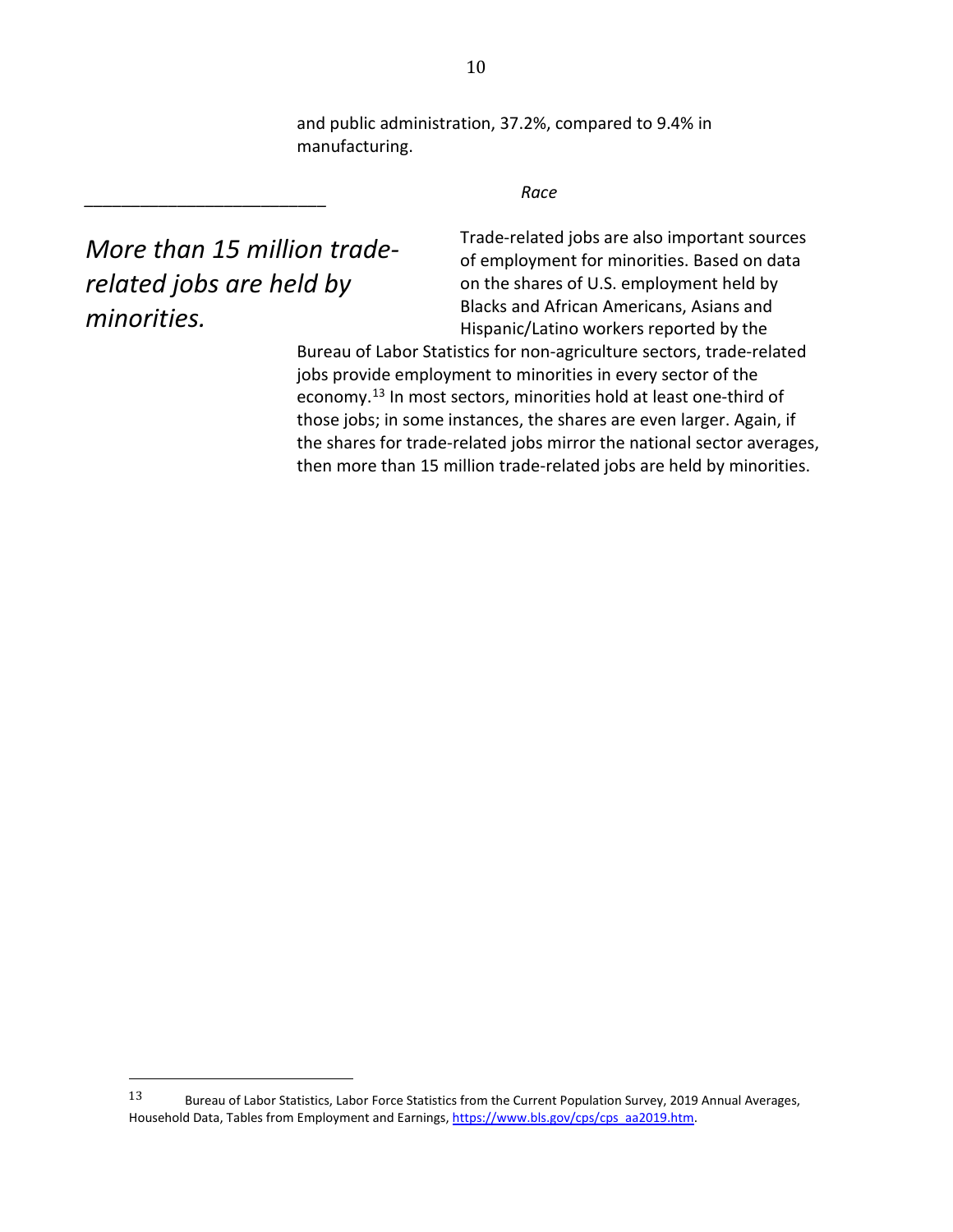### *State-Level Trade-Related Employment*

As demonstrated by a breakdown of the national employment estimates by state (see Table 4), every U.S. state realizes a net positive impact from trade. Not surprisingly, the largest states benefit the most.

See Appendix B for an explanation of our methodology for breaking down trade-related employment by state. As noted there, these estimates report the state-level jobs linked to *national* exports and imports.

| Alabama              | $+530.1$   | Montana           | $+135.6$    |
|----------------------|------------|-------------------|-------------|
| Alaska               | $+92.7$    | Nebraska          | $+255.6$    |
| Arizona              | $+832.1$   | Nevada            | $+417.5$    |
| Arkansas             | $+313.1$   | New Hampshire     | $+182.2$    |
| California           | $+5,082.6$ | New Jersey        | $+1,204.7$  |
| Colorado             | $+820.2$   | <b>New Mexico</b> | $+227.2$    |
| Connecticut          | $+480.1$   | New York          | $+2,778.5$  |
| Delaware             | $+128.3$   | North Carolina    | $+1,248.5$  |
| District of Columbia | $+211.3$   | North Dakota      | $+107.2$    |
| Florida              | $+2,770.2$ | Ohio              | $+1,401.2$  |
| Georgia              | $+1,328.1$ | Oklahoma          | $+436.3$    |
| Hawaii               | $+204.6$   | Oregon            | $+506.1$    |
| Idaho                | $+203.5$   | Pennsylvania      | $+1,596.2$  |
| Illinois             | $+1,632.0$ | Rhode Island      | $+137.3$    |
| Indiana              | $+749.0$   | South Carolina    | $+580.1$    |
| lowa                 | $+379.4$   | South Dakota      | $+114.4$    |
| Kansas               | $+364.6$   | Tennessee         | $+836.7$    |
| Kentucky             | $+483.7$   | Texas             | $+3,622.5$  |
| Louisiana            | $+555.3$   | Utah              | $+432.8$    |
| Maine                | $+170.3$   | Vermont           | $+86.8$     |
| Maryland             | $+824.5$   | Virginia          | $+1,141.0$  |
| Massachusetts        | $+1,046.2$ | Washington        | $+931.1$    |
| Michigan             | $+1,118.9$ | West Virginia     | $+173.8$    |
| Minnesota            | $+748.1$   | Wisconsin         | $+691.4$    |
| Mississippi          | $+310.2$   | Wyoming           | $+77.4$     |
| Missouri             | $+755.7$   | <b>TOTAL</b>      | $+41,456.7$ |

## **Table 4 Net Number of U.S. Jobs Related to Total Trade, by State, 2019 (Thousands)**

Source: Authors' estimates.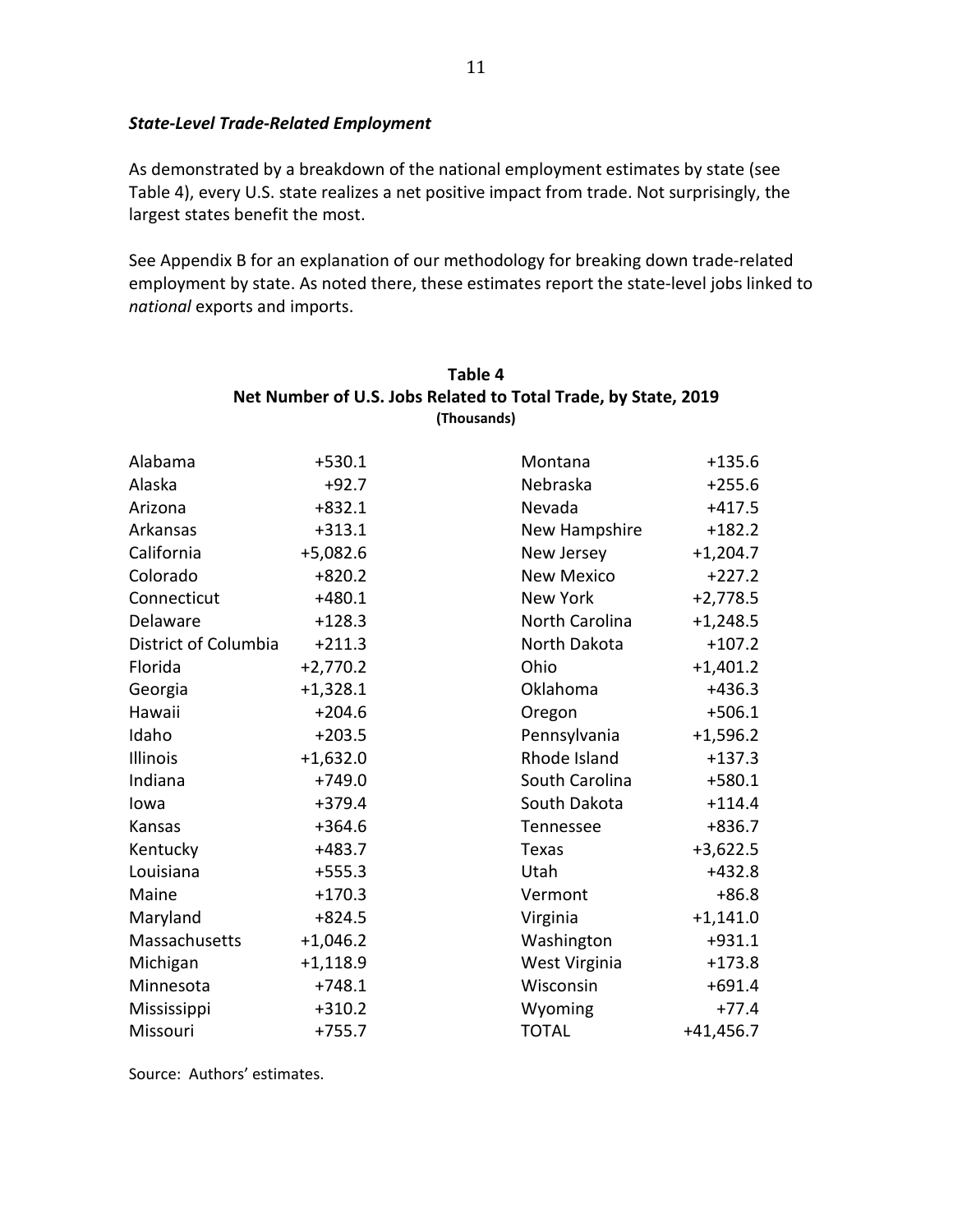## IV Conclusion

Our analysis demonstrates that trade supports American jobs and the U.S. economy. As the U.S. economy has become more open and both exports and imports have grown, so too have U.S. jobs dependent on trade.

The effects of the pandemic have presented us with new challenges, and expanded trade can help to meet them. Supporting trade-related employment will enable policymakers to meet goals of expanding the middle class, and providing good jobs to minorities, union members and workers in every part of the country.

Thus, policymakers and others seeking to create new jobs for unemployed Americans should focus on harnessing the opportunities afforded by trade policies, negotiations and programs that increase America's participation in the international marketplace. Trade in 2019 supported over 41 million American jobs and strengthened U.S. economic competitiveness and purchasing power for American families. In the present and beyond, trade can support millions more American jobs and position the U.S. economy for a sustained recovery and enhance U.S. competitiveness.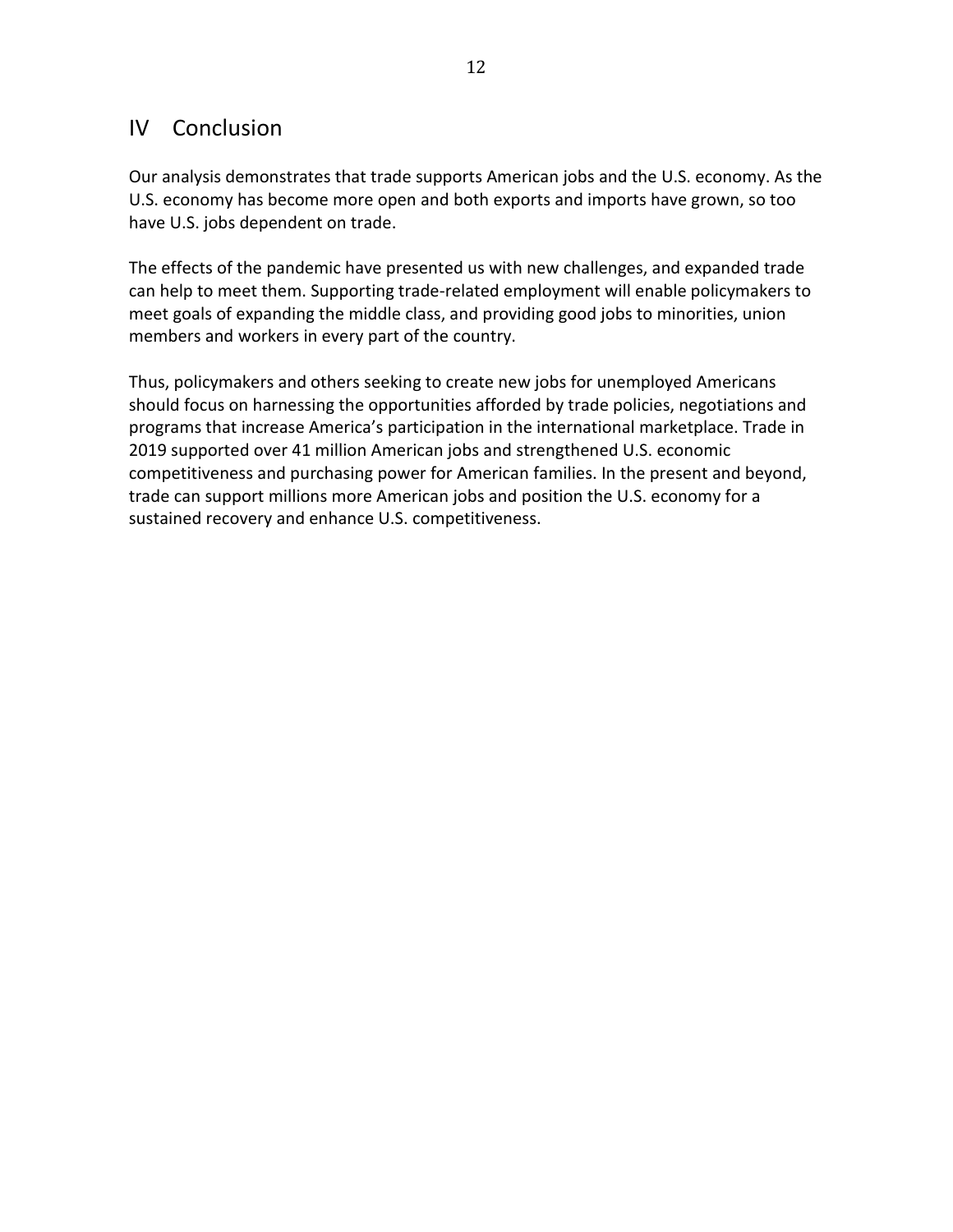## **Appendix A**

## *Trade Data*

## **Table A1 U.S. Exports to the World, 1992-2019 (Billions)**

|      | Goods          | Services       | Total          |
|------|----------------|----------------|----------------|
|      | <b>Exports</b> | <b>Exports</b> | <b>Exports</b> |
| 1992 | \$448.2        | \$177.3        | \$625.5        |
| 1993 | 465.1          | 185.9          | 651.0          |
| 1994 | 512.6          | 200.4          | 713.0          |
| 1995 | 584.7          | 219.2          | 803.9          |
| 1996 | 625.1          | 239.5          | 864.6          |
| 1997 | 689.2          | 256.1          | 945.3          |
| 1998 | 682.1          | 262.8          | 944.9          |
| 1999 | 695.8          | 278.0          | 973.8          |
| 2000 | 781.9          | 298.0          | 1,079.9        |
| 2001 | 729.1          | 284.0          | 1,013.1        |
| 2002 | 693.1          | 288.1          | 981.2          |
| 2003 | 724.8          | 297.7          | 1,022.5        |
| 2004 | 814.9          | 344.5          | 1,159.4        |
| 2005 | 901.1          | 378.5          | 1,279.6        |
| 2006 | 1,026.0        | 423.1          | 1,449.1        |
| 2007 | 1,148.2        | 495.7          | 1,643.9        |
| 2008 | 1,287.4        | 540.8          | 1,828.2        |
| 2009 | 1,056.0        | 522.5          | 1,578.5        |
| 2010 | 1,278.5        | 582.0          | 1,860.5        |
| 2011 | 1,482.5        | 644.7          | 2,127.2        |
| 2012 | 1,545.8        | 684.8          | 2,230.6        |
| 2013 | 1,578.5        | 719.5          | 2,297.9        |
| 2014 | 1,621.9        | 757.1          | 2,378.9        |
| 2015 | 1,503.3        | 768.7          | 2,272.0        |
| 2016 | 1,451.5        | 780.9          | 2,232.4        |
| 2017 | 1,547.2        | 833.8          | 2,381.0        |
| 2018 | 1,665.7        | 861.7          | 2,527.4        |
| 2019 | 1,643.2        | 876.3          | 2,519.5        |

Source: U.S. Department of Commerce, Bureau of Economic Analysis, using "Census basis" trade data for goods.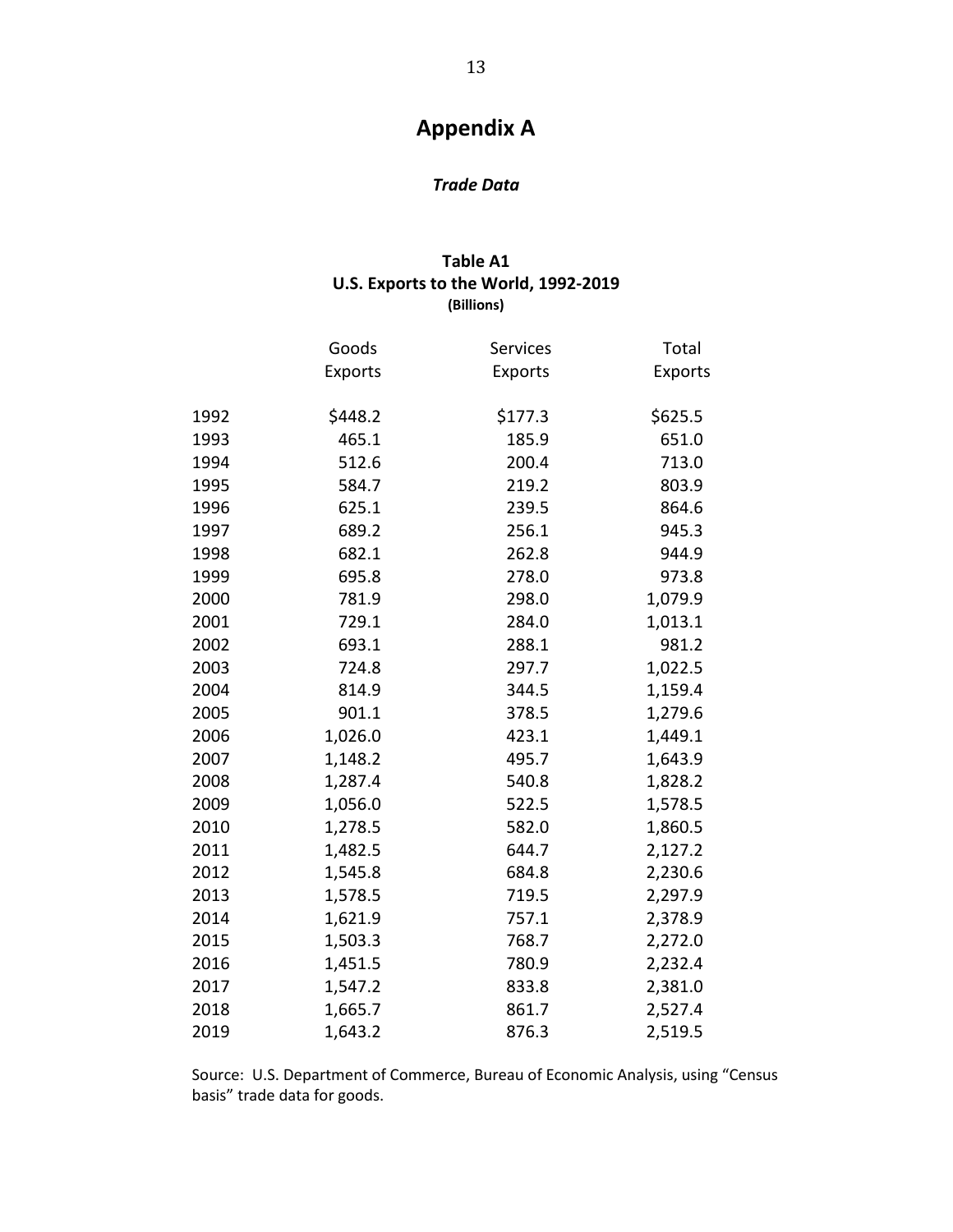| Table A2                               |
|----------------------------------------|
| U.S. Imports from the World, 1992-2019 |
| (Billions)                             |

|      | Goods   | Services | Total   |
|------|---------|----------|---------|
|      | Imports | Imports  | Imports |
|      |         |          |         |
| 1992 | \$532.7 | \$119.6  | \$652.3 |
| 1993 | 580.7   | 123.8    | 704.4   |
| 1994 | 663.3   | 133.1    | 796.3   |
| 1995 | 743.5   | 141.4    | 884.9   |
| 1996 | 795.3   | 152.6    | 947.8   |
| 1997 | 869.7   | 165.9    | 1,035.6 |
| 1998 | 911.9   | 180.7    | 1,092.6 |
| 1999 | 1,024.6 | 196.7    | 1,221.4 |
| 2000 | 1,218.0 | 220.9    | 1,438.9 |
| 2001 | 1,141.0 | 222.0    | 1,363.0 |
| 2002 | 1,161.4 | 233.5    | 1,394.8 |
| 2003 | 1,257.1 | 252.3    | 1,509.5 |
| 2004 | 1,469.7 | 290.6    | 1,760.3 |
| 2005 | 1,673.5 | 312.2    | 1,985.7 |
| 2006 | 1,853.9 | 349.3    | 2,203.2 |
| 2007 | 1,957.0 | 385.5    | 2,342.4 |
| 2008 | 2,103.6 | 420.7    | 2,524.3 |
| 2009 | 1,559.6 | 407.5    | 1,967.2 |
| 2010 | 1,913.9 | 436.5    | 2,350.3 |
| 2011 | 2,208.0 | 458.2    | 2,666.1 |
| 2012 | 2,276.3 | 469.6    | 2,745.9 |
| 2013 | 2,268.0 | 465.7    | 2,733.7 |
| 2014 | 2,356.4 | 491.1    | 2,847.4 |
| 2015 | 2,248.8 | 498.2    | 2,747.0 |
| 2016 | 2,186.8 | 512.6    | 2,699.4 |
| 2017 | 2,339.4 | 547.2    | 2,886.8 |
| 2018 | 2,537.7 | 563.9    | 3,101.7 |
| 2019 | 2,497.5 | 591.1    | 3,088.7 |

Source: U.S. Department of Commerce, Bureau of Economic Analysis, using "Census basis" data for goods.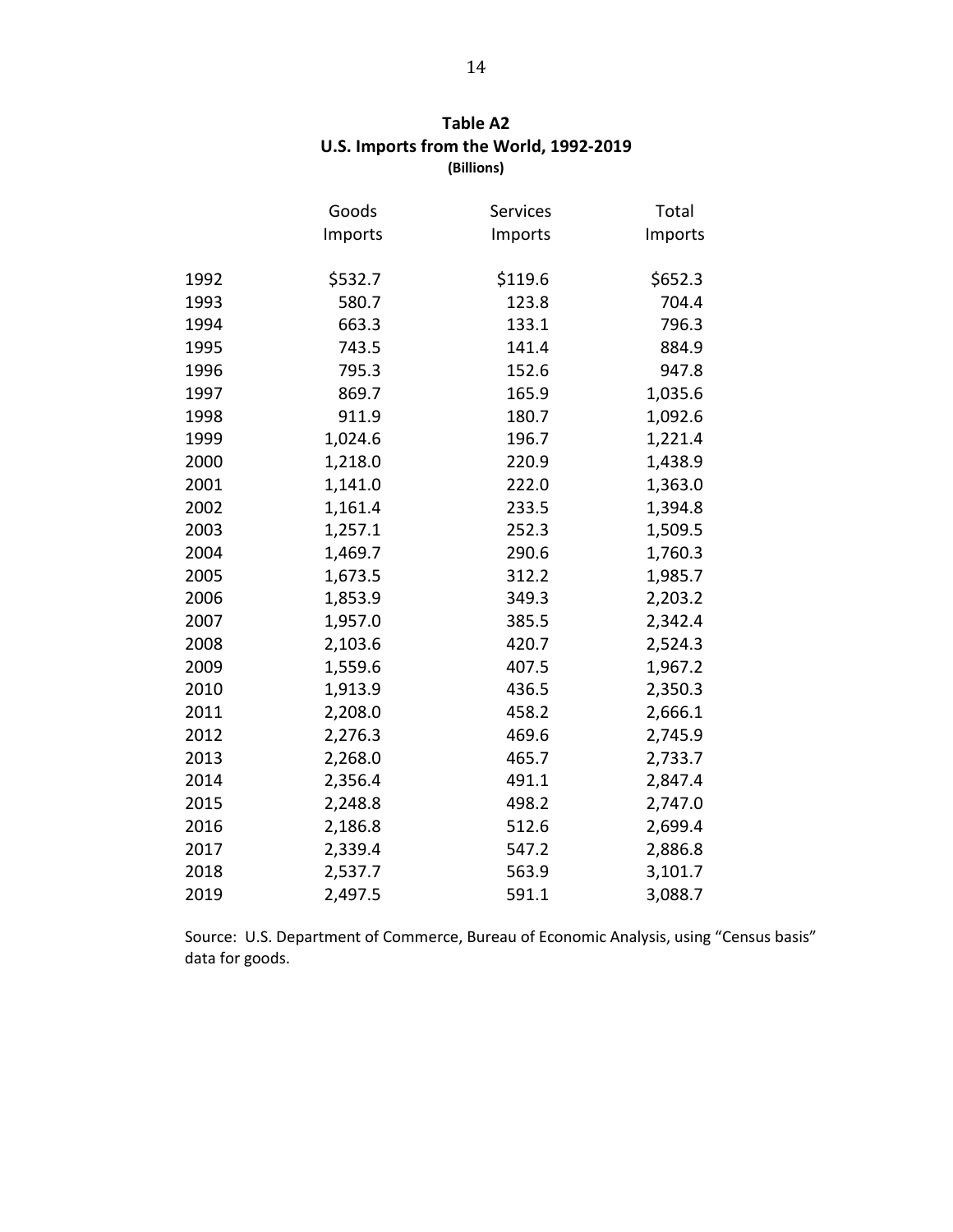|      | Total     | Total Trade's |
|------|-----------|---------------|
|      | U.S.      | Share of      |
|      | Trade*    | U.S.GDP       |
|      |           |               |
| 1992 | \$1,300.9 | 20.0%         |
| 1993 | 1,374.8   | 20.0          |
| 1994 | 1,534.3   | 21.1          |
| 1995 | 1,715.4   | 22.5          |
| 1996 | 1,831.6   | 22.7          |
| 1997 | 2,009.6   | 23.4          |
| 1998 | 2,068.7   | 22.8          |
| 1999 | 2,245.4   | 23.3          |
| 2000 | 2,573.3   | 25.1          |
| 2001 | 2,430.4   | 23.0          |
| 2002 | 2,435.7   | 22.3          |
| 2003 | 2,592.3   | 22.6          |
| 2004 | 2,986.9   | 24.4          |
| 2005 | 3,343.1   | 25.6          |
| 2006 | 3,726.8   | 27.0          |
| 2007 | 4,054.5   | 28.0          |
| 2008 | 4,411.5   | 29.9          |
| 2009 | 3,584.7   | 24.8          |
| 2010 | 4,246.8   | 28.2          |
| 2011 | 4,811.4   | 30.8          |
| 2012 | 4,987.0   | 30.7          |
| 2013 | 5,053.4   | 30.0          |
| 2014 | 5,264.8   | 30.0          |
| 2015 | 5,063.6   | 27.8          |
| 2016 | 4,970.5   | 26.6          |
| 2017 | 5,307.5   | 27.2          |
| 2018 | 5,663.2   | 27.6          |
| 2019 | 5,635.7   | 26.4          |

| Table A3                              |
|---------------------------------------|
| "Openness" of U.S. Economy, 1992-2019 |
| (Billions and Percent)                |

\* "Total Trade" is goods and services exports plus goods and services imports, using "balance of payments" basis data to coincide with GDP data. Source: U.S. Department of Commerce, Bureau of the Census, National Income and Product Accounts tables.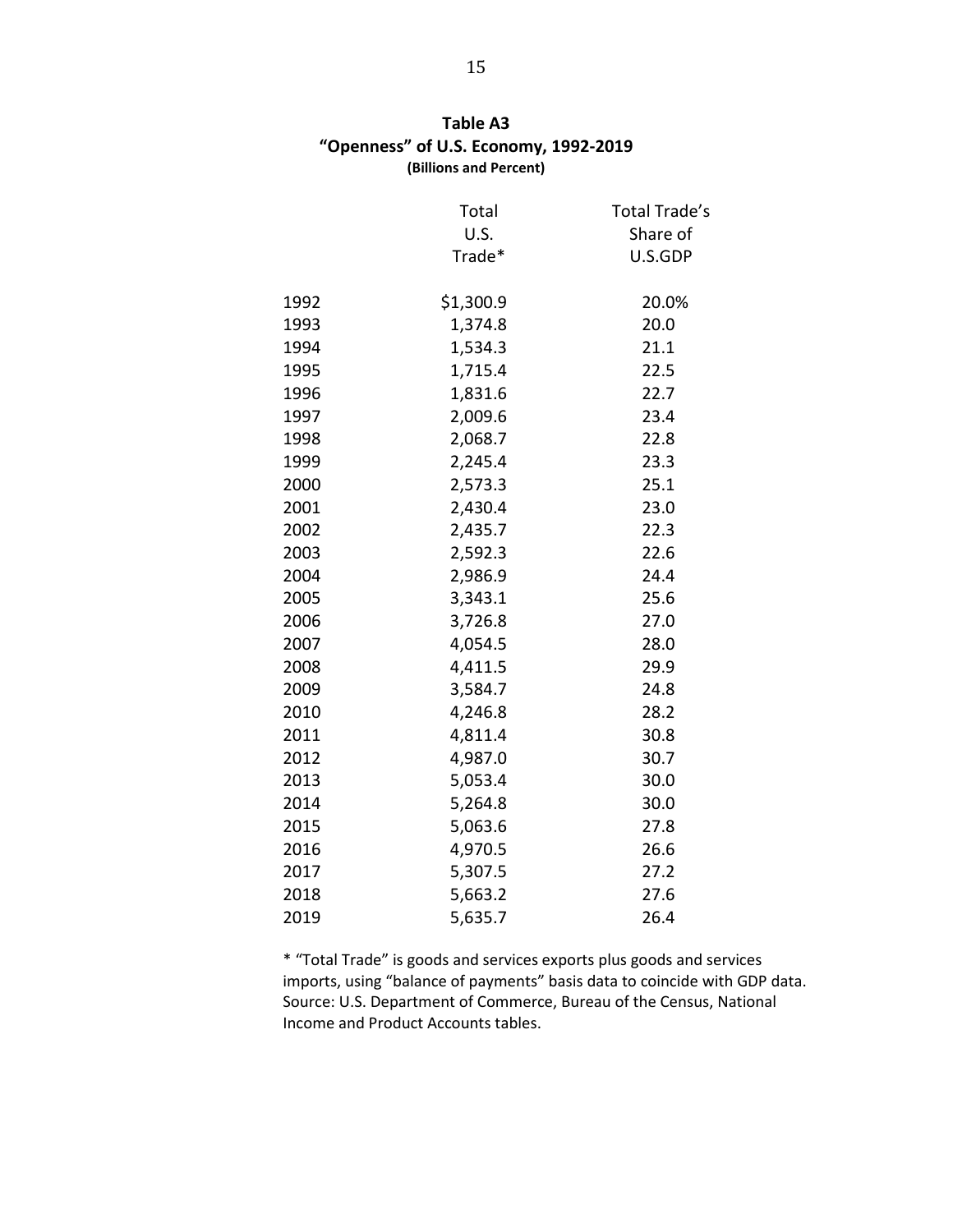## **Appendix B**

## *Methodology*

We applied a multi-sector multi-country computable general equilibrium (CGE) model of the U.S. economy to estimate the impacts of trade on U.S. employment. CGE models use regional and national input-output, employment and trade data to link industries in a value-added chain from primary goods to intermediate processing to the final assembly of goods and services for consumption. Inter-sectoral linkages may be direct, like the input of steel in the production of transport equipment, or indirect, via intermediate use in other sectors (e.g., energy used to make steel that is used in turn in the transport equipment sector). Our CGE model captures these linkages by incorporating firms' use of direct and intermediate inputs. The most important aspects of the model can be summarized as follows: (i) it covers all world trade and production; and (ii) it includes intermediate linkages between sectors within each country.

## *The Model*

The specific model used was the Global Trade Analysis Project (GTAP) model, with the most recent GTAP database, GTAP v10.1, released December 2020. The structure of the v10 database is outlined by Aguiar et al (2019). The model and its associated data are developed and maintained by a network of researchers and policymakers coordinated by the Center for Global Trade Analysis at the Department of Agricultural Economics at Purdue University. Guidance and base-level support for the model and associated activities are provided by the GTAP Consortium, which includes members from government agencies (e.g., the U.S. Department of Commerce, U.S. Department of Agriculture, U.S. Environmental Protection Agency, and U.S. International Trade Commission, European Commission), international institutions (e.g., the Asian Development Bank, Organization for Economic Cooperation and Development, the World Bank, United Nations and the World Trade Organization), the private sector and academia. Dr. Francois is a member of the Consortium.

The model assumes that capital stocks are fixed at a national level. Firms are assumed to be competitive, and employ capital and labor to produce goods and services subject to constant returns to scale.<sup>[14](#page-18-0)</sup> Products from different regions are assumed to be imperfect substitutes in accordance with the so-called "Armington" assumption. Armington elasticities are taken directly from the GTAP v. 10 database, as are substitution elasticities

<span id="page-18-0"></span><sup>14</sup> Compared to dynamic CGE models and models with alternative market structures, the present assumption of constant returns to scale with a fixed capital stock is closest in approach to older studies based on pure input-output modeling of trade and employment linkages. In the present context, it can be viewed as generating a lower-bound estimate of effects relative to alternative CGE modeling structures.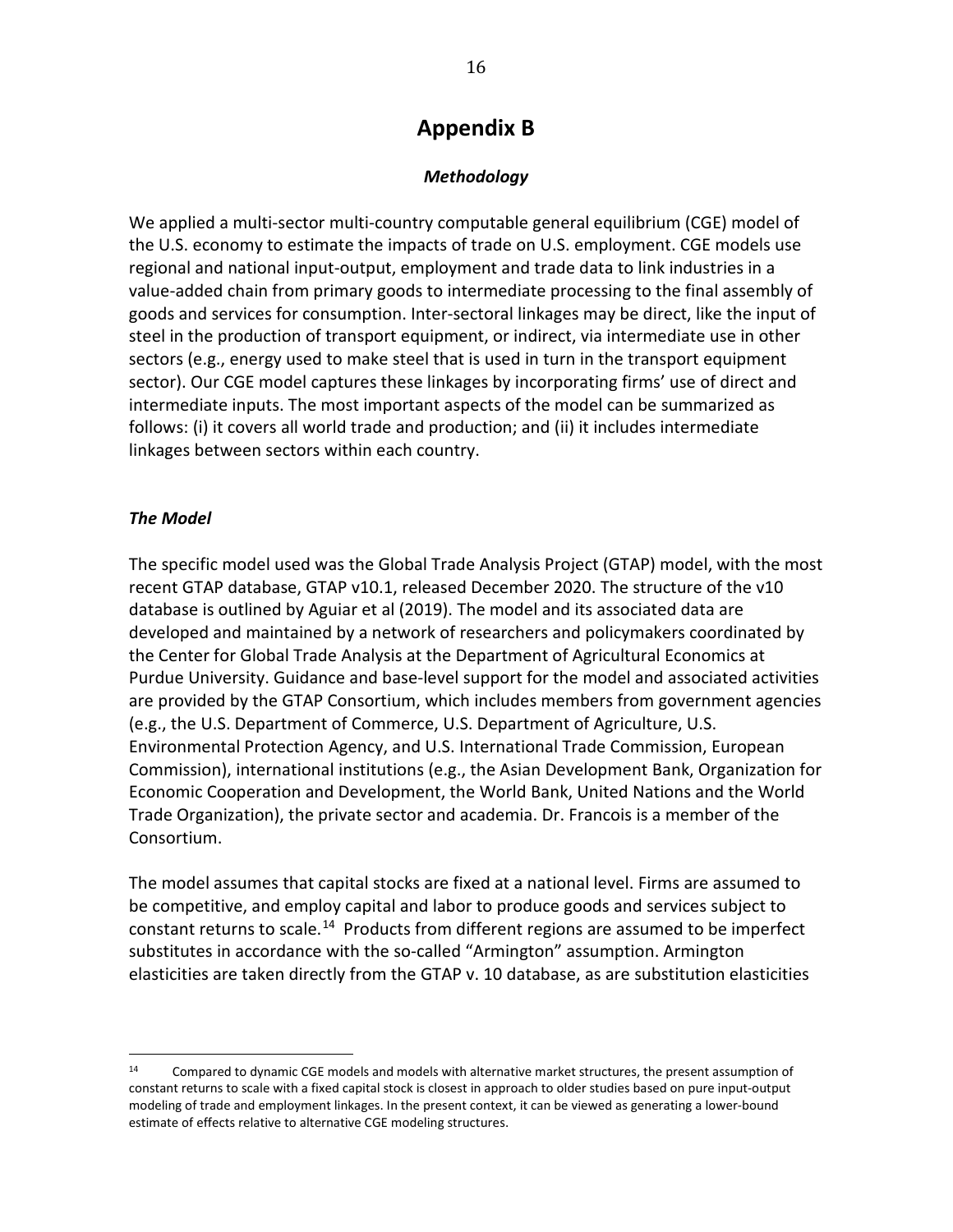### for value added.[15](#page-19-0)

We are interested in the impact of trade on the U.S. and state economies given the U.S. wage structures in 2019 (i.e., given the prevailing wage structure of the labor force in a given year, how many jobs in the U.S. economy and in each state's economy were linked either directly or indirectly to trade?). As such, the model employs a labor market closure (equilibrium conditions) where wages are fixed at prevailing levels, and employment levels are forced to adjust. This provides a model-generated estimate of the U.S. jobs supported, at current wage levels, by the 2019 level of trade.

#### *Data*

The model incorporates data from a number of sources. Data on production and trade are based on input-output, final demand, and trade data from the GTAP database (see Aguiar, Narayanan & McDougall 2019). These data provide important information on cross-border linkages in industrial production, related to trade in parts and components. For the 2019 simulation, social accounting data are drawn directly from the most recent version of the GTAP dataset, version 10.1 (released December 2020). Trade data (both exports and imports) exclude re-exports.<sup>[16](#page-19-1)</sup> This dataset is benchmarked to 2014 and includes detailed national input-output, trade, and final demand structures for 140 countries across 56 sectors (see Table A-1). We have updated the trade and national accounts data to 2019.

The basic social accounting and trade data are supplemented with data on tariffs and nontariff barriers from the World Trade Organization's integrated database and from the UNCTAD/World Bank WITS dataset. All tariff information has been concorded to GTAP model sectors within the version 10.1 database.<sup>[17](#page-19-2)</sup>

The GTAP model sectors were concorded to state-level employment data from the Commerce Department's Bureau of Economic Analysis (BEA). This allowed us to map nationwide effects to individual states. It is important to emphasize that we distribute the employment impacts of trade at the national level to employment at the state level. We are therefore reporting state-level employment related to trade nationally; we are *not* reporting the state level employment impacts of state-level trade. BEA does not disclose state-level employment data for certain sectors for confidentiality reasons. For some of these sectors, we were able to use Moody's Analytics state-level employment estimates to estimate the missing national employment to undisclosed sectors in these states. However,

<span id="page-19-0"></span><sup>15</sup> Technically we work with what is known as a "non-nested" version of the trade demand equation in the GTAP model. As such, in this case the model also corresponds analytically to a recent type of model known as an Eaton-Kortum model. See Bekkers et al (2018) for further technical discussion and derivations.

<span id="page-19-1"></span><sup>16</sup> See [https://www.gtap.agecon.purdue.edu/databases/contribute/reexports.asp.](https://www.gtap.agecon.purdue.edu/databases/contribute/reexports.asp)

<span id="page-19-2"></span><sup>17</sup> The GTAP database includes relatively more detail in sectors, particularly in agricultural, primary production, and processed foods than we can use here when mapping model results by sector to state employment data by sector. State employment data for most of these sectors are not available.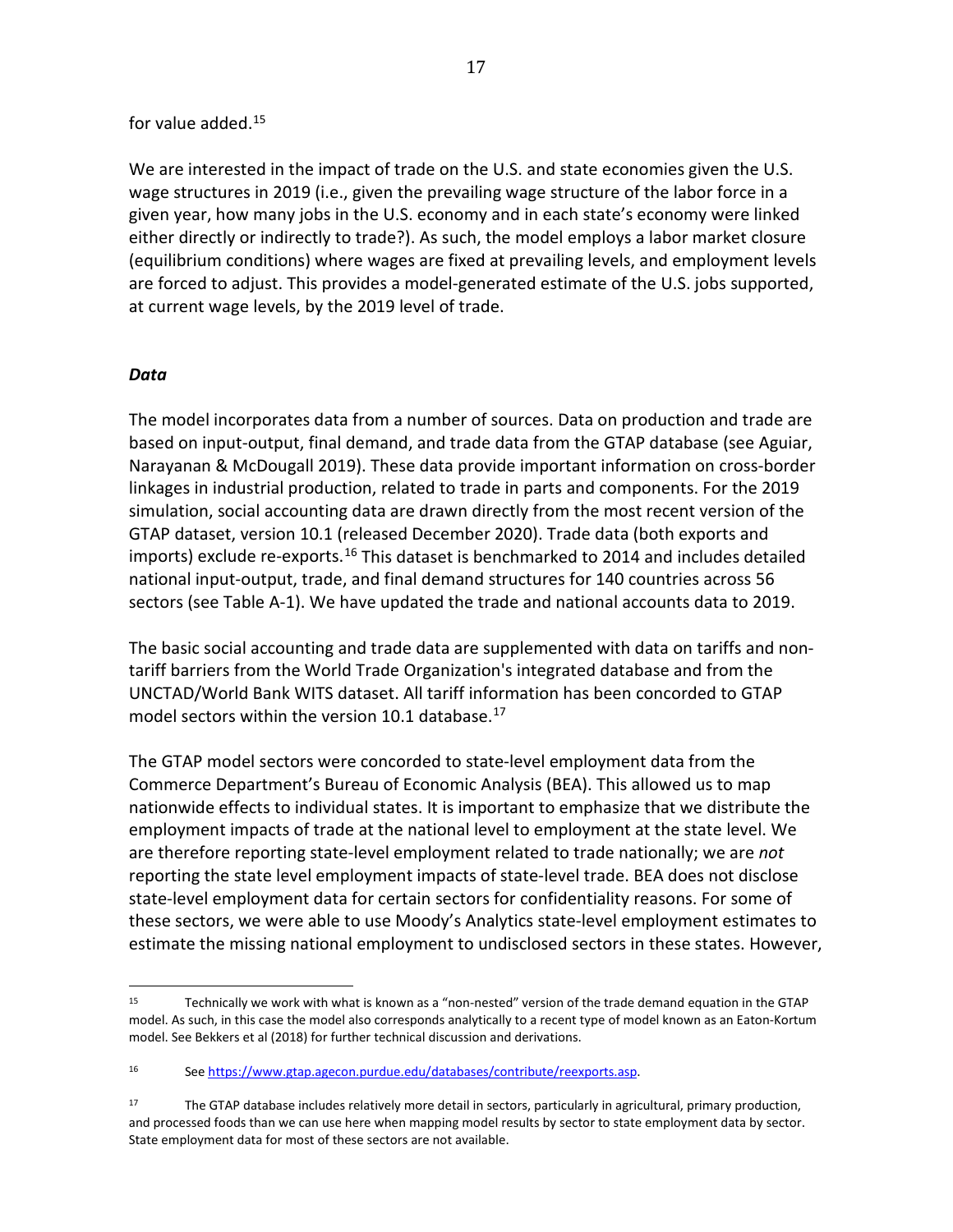because we mixed employment data from two sources (BEA and Moody's), the sum of the employment effects for the states may not add perfectly to the total for the United States.

For this update of the study, we mapped GTAP employment data (in five occupational categories) to BEA data on employment by occupation and by educational attainment. The mapping to occupation by educational attainment allows us to further break down employment impacts by a combination of these occupational categories and educational attainment levels. Our aggregation of sectors reflects the availability of data on educational attainment and occupation, and as such for the purposes of the modeling exercise, our aggregation of the GTAP database includes 14 sectors. The model sectors are shown in Table B-1.

| Agriculture, forestry and fishing | Information services                 |
|-----------------------------------|--------------------------------------|
| Mining and extraction             | Financial and insurance services     |
| Construction                      | Business and professional services   |
| Manufacturing-durables            | <b>Education and health services</b> |
| Manufacturing-nondurables         | Leisure and hospitality services     |
| Trade and distribution            | <b>Public services</b>               |
| Transportation and utilities      |                                      |

#### **Table B1 Model Sectors**

## *Model-based Simulations*

The simulation conducted with the GTAP model involved imposing changes in U.S. trade, in this instance a hypothetical elimination of all U.S. exports and imports of goods and services by imposing prohibitive duties against goods trade with the United States across the board, and prohibitive trade costs against services trade with the United States.<sup>[18](#page-20-0)</sup>

Our results tell us how much U.S. and state output and employment would decline were the United States to cease exporting and importing goods and services, tracing changes at the border as they work through the U.S. economy. The net negative (or positive, in some cases) impacts on output and jobs from an absence of trade serve as a proxy for the opposite: the net positive (or negative) impacts on U.S. output and employment *because* of trade. We report the results from this second perspective in this paper.

<span id="page-20-0"></span><sup>&</sup>lt;sup>18</sup> We have modeled an extreme shock to the economy to show the extent to which sectors of the economy are tied to trade. We are not suggesting that a prohibitive tariff is a policy option that has been proposed by anyone. It is useful to understand the job impact of complete elimination of both exports and imports, in order to quantify the opposite scenario: the job impact of actual U.S. trade in the experiment years.